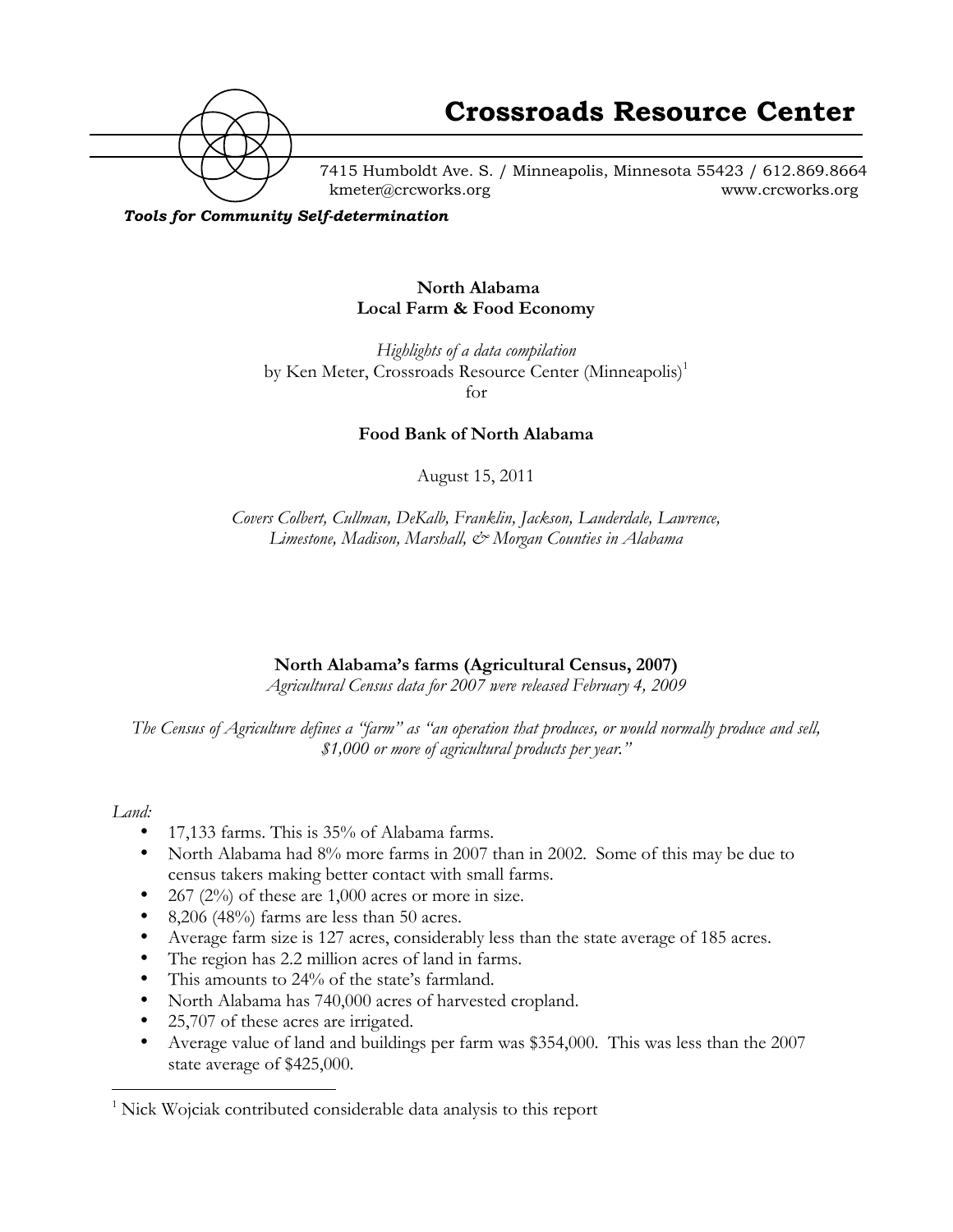### *Sales:*

*With the exception of foods sold directly to consumers (see below), farmers typically sell commodities to wholesalers, brokers or manufacturers that require further processing or handling to become consumer items. The word "commodities" is used in this report to mean the crops and livestock sold by farmers through these wholesale channels. The term "products" encompasses commodity sales, direct sales, and any other sales.*

- The region's farmers sold \$1.7 billion of crops and livestock in 2007.
- Farm product sales increased by 34% from 2002 to 2007.
- \$153 million of crops were sold (9% of sales).
- \$1.58 billion of livestock and products were sold (91% of sales).
- 11,591 (68%) of the region's farms sold less than \$10,000 of products in 2007.
- Total sales from these small farms were \$27 million, 2% of the region's farm product sales.
- 1,940 (11%) of the region's farms sold more than \$100,000 of products.
- Total sales from these larger farms were \$1.6 billion, 92% of the region's farm product sales.
- 54% of the region's farms (9,335 of 17,133) reported net losses in 2007. This is less than the Alabama average of 57%.
- 4,641 (27%) of North Alabama's farmers collected a combined total of \$34 million of federal subsidies in 2007.

# **Top Products Sold by North Alabama farms (Census of Agriculture 2007):**

|                                  | \$ millions |
|----------------------------------|-------------|
| Poultry & eggs                   | 1,407.7     |
| Cattle & calves**                | 116.5       |
| Corn                             | 47.1        |
| Cotton & cottonseed**            | 36.8        |
| Hogs & pigs $**$                 | 22.4        |
| Nursery & ornamentals**          | 19.3        |
| Forage                           | 17.4        |
| Soybeans                         | 15.5        |
| Milk & dairy**                   | 10.0        |
| Vegetables, melons, & potatoes** | 6.8         |
| Fruits & nuts $**$               | 1.5         |

*Note: sales data for products marked with \*\* are incomplete because USDA suppresses certain data in an effort to protect confidentiality. The totals above are not accurate, rather represent a lower limit of sales for each product listed. Nevertheless, the above listings total \$1.7 billion of farm production, so most all of the region's production is accounted for.*

#### *Production Expenses:*

- Feed purchases are the single largest expense for North Alabama, totaling \$670 million (44%) of production expenses).
- Livestock and poultry purchases ranked as the second most important expense, at \$316 million  $(21\%)$ .
- Farmers charged \$83 million (4%) to depreciation.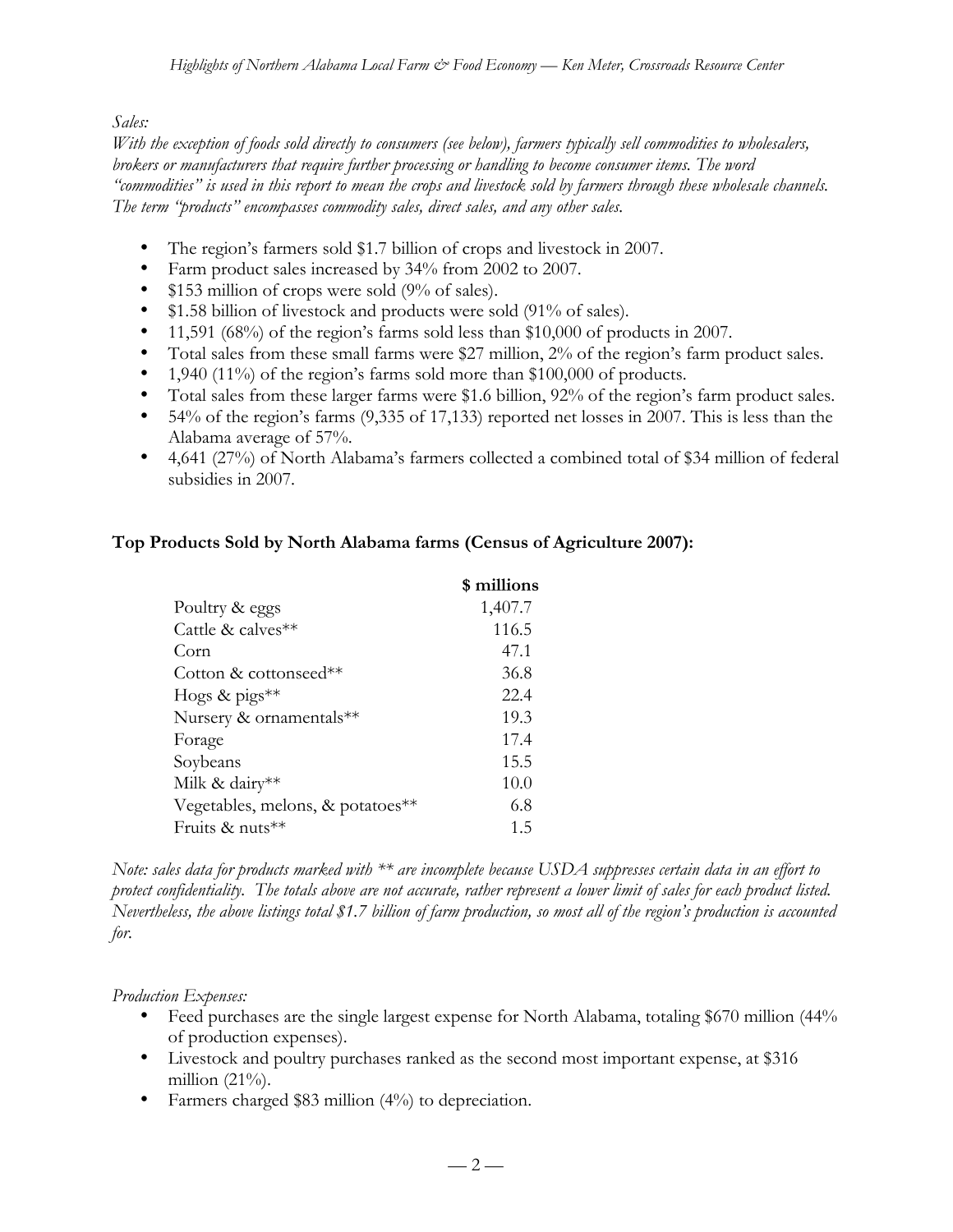- Supplies, repairs and maintenance cost farmers \$60 million (4%).
- Farmers spent \$58 million (4%) buying fertilizers and lime.
- Fuel expenses totaled \$55 million  $(4\%)$ .
- Hired farm labor costs were \$49 million (3%).
- Farmers paid \$42 million in interest expenses (3%).

#### *Cattle & Dairy:*

- 9,027 farms hold an inventory of 360,000 cattle.
- 217,000 cattle were sold by farmers in 2007 for total sales of at least \$117 million. *Note that data for 2007 sales of cattle in Franklin County were suppressed in an effort to protect confidentiality.*
- 8,078 farms raise beef cows.
- 54 farms raise milk cows.
- 31 farms produced corn for silage, but *acreage and sales figures for Colbert, Jackson, Lauderdale,* Lawrence, Marshall  $\mathcal{O}$  Morgan Counties were not released by the USDA in an effort to protect *confidentiality.*
- 7,698 farms produced 560,000 tons of forage crops (hay, etc.) on 300,000 acres.
- 3,428 farms sold \$17 million of forage.

#### *Other livestock & animal products:*

- 221 farms hold an inventory of at least 73,544 hogs and pigs. *Note that data for sales of hogs and pigs in Colbert, Franklin, and Lauderdale counties were suppressed by the USDA in an effort to protect confidentiality.*
- 171 farms sold at least 393,000 hogs and pigs in 2007, worth at least \$22 million. *Note that data for number of hogs and pigs sold in Colbert, Franklin, and Marshall counties and data for sales of hogs and pigs in Colbert, Franklin, Lauderdale, and Marshall counties were suppressed by the USDA in an effort to protect confidentiality.*
- 200 farms hold an inventory of 5,715 sheep and lambs*.*
- 999 farms sold at least \$748,000 worth of sheep, goats, and lambs in 2007. *Note that data for sales of sheep goats and lambs in Jackson, Lawrence, Limestone, and Marshall counties were suppressed by the USDA in an effort to protect confidentiality.*
- 793 farms hold an inventory of at least 4.8 million laying hens.
- 1,215 farms raise broiler chickens.
- 17 farms engage in aquaculture.
- 1,135 farms raise horses and ponies.

#### *Grains, oil seeds,*  $\mathcal{O}$  *edible beans:*

- 873 farms produce \$69 million of grains, oil seeds, and edible beans and peas.
- This includes 707 farms producing 13 million bushels of corn on 162,000 acres, worth \$47 million.
- This represents an average price per bushel of corn of \$3.62.
- 481 farms produce 2 million bushels of soybeans on 109,434 acres, worth \$15 million.
- The represents an average price per bushel of soybeans of \$7.50.
- Total sales of corn and soybeans amounted to 4% of all farm product sales in 2007.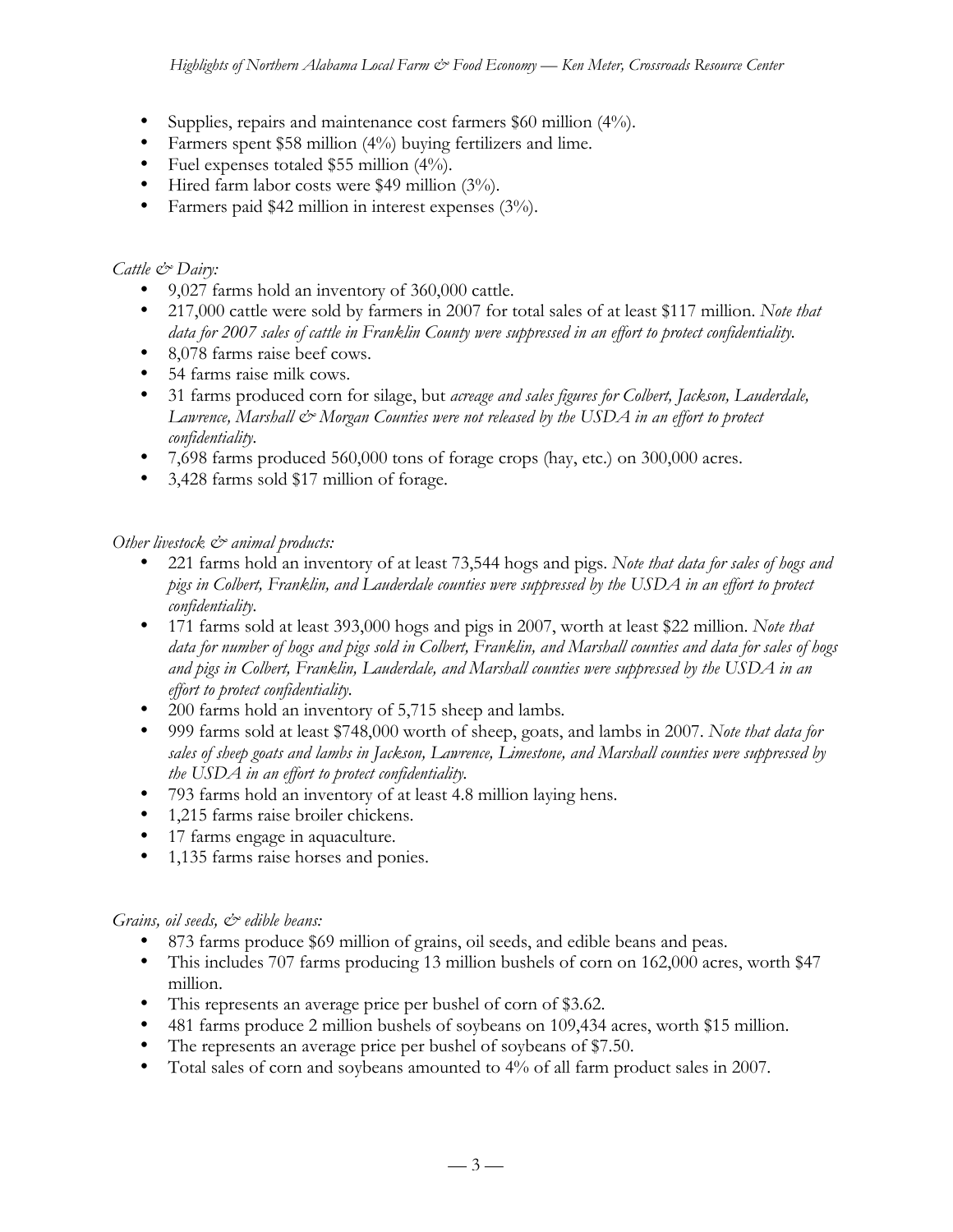*Vegetable & Melons (some farmers state that Ag Census data does not fully represent vegetable production):*

- 421 farms worked 4,524 acres to produce at least \$6.8 million of vegetables. *Note that sales data for vegetables in Franklin County were suppressed by the USDA in an effort to protect confidentiality.*
- This represents a 26% increase in the number of farms (from 334) over 2002.
- 87 farms raised at least 78 acres of potatoes*. Note that data for acreage of potatoes in Colbert, DeKalb, Jackson, and Madison counties were suppressed by the USDA in an effort to protect confidentiality.*

*Fruits (some farmers state that Ag Census data does not fully represent fruit production):*

- 191 farms in the region manage at least 749 acres of orchards. *Note that data for acreage of land in orchards in Limestone County were suppressed by the USDA in an effort to protect confidentiality.*
- 168 farms sold at least \$1.5 million of fruits, nuts and berries*. Not that data for sales of fruits, nuts and berries in DeKalb, Jackson, and Madison counties were suppressed by the USDA in an effort to protect confidentiality.*

# *Nursery and Greenhouse plants:*

- 172 farms sold at least \$19 million worth of ornamentals in 2007. *Note that data for sales of ornamentals in Colbert County were suppressed by the USDA in an effort to protect confidentiality.*
- This represents a decrease of 5% in the number of farms (from 182) selling ornamentals since 2002.
- 12 farms sold Christmas trees.

# *Direct and organic sales:*

- 657 farms sell \$2.2 million of food products directly to consumers. This is a 14% increase of amount of farms (574 in 2002) selling direct over 2002, and a 4% decrease in direct sales from 2002 sales of \$2.3 million.
- This amounts to 0.1% of farm sales, one half of the Alabama average of 0.2%, and one quarter of the national average of 0.4%.
- Morgan County leads the region in direct sales, with \$378,000.
- 23 farms in the region sold at least \$9,000 of organic products. *Note that data for sales of organic products in Colbert, Cullman, DeKalb, Jackson, Lawrence, Madison, and Marshall counties were suppressed by the USDA in an effort to protect confidentiality.*
- For comparison, 56 farms in Alabama sold \$632,000 of organic food products.
- This means that 41% of the Alabama farms selling organic foods are located in North Alabama, although the percentage of sales is quite small.
- 91 farms market through community supported agriculture (CSA).
- 623 farms produce and sell value-added products.

# *Conservation practices:*

- 2,109 farms use conservation methods such as no-till, limited tilling, filtering field runoff to remove chemicals, fencing animals to prevent them from entering streams, etc.
- 3,146 farms practice rotational or management intensive grazing.
- 123 farms generate energy or electricity on the farm.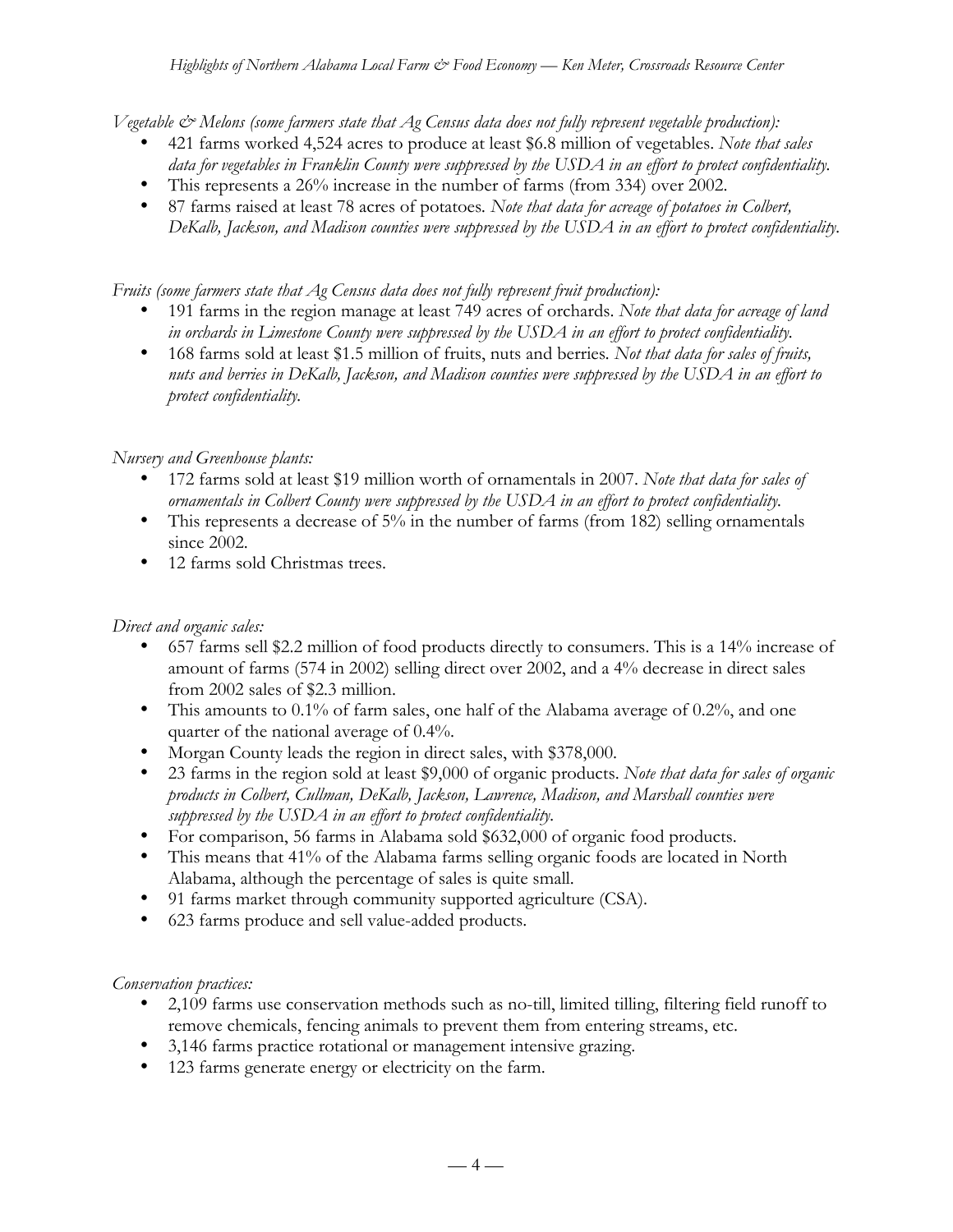*Other Crops:*

- 238 farms in the region sold at least \$37 million of cotton. *Note that data for cotton sales in Cullman, DeKalb, Franklin, and Morgan counties were suppressed by the USDA in an effort to protect confidentiality.*
- This is a 33% decrease in the number of farms raising cotton since 2002.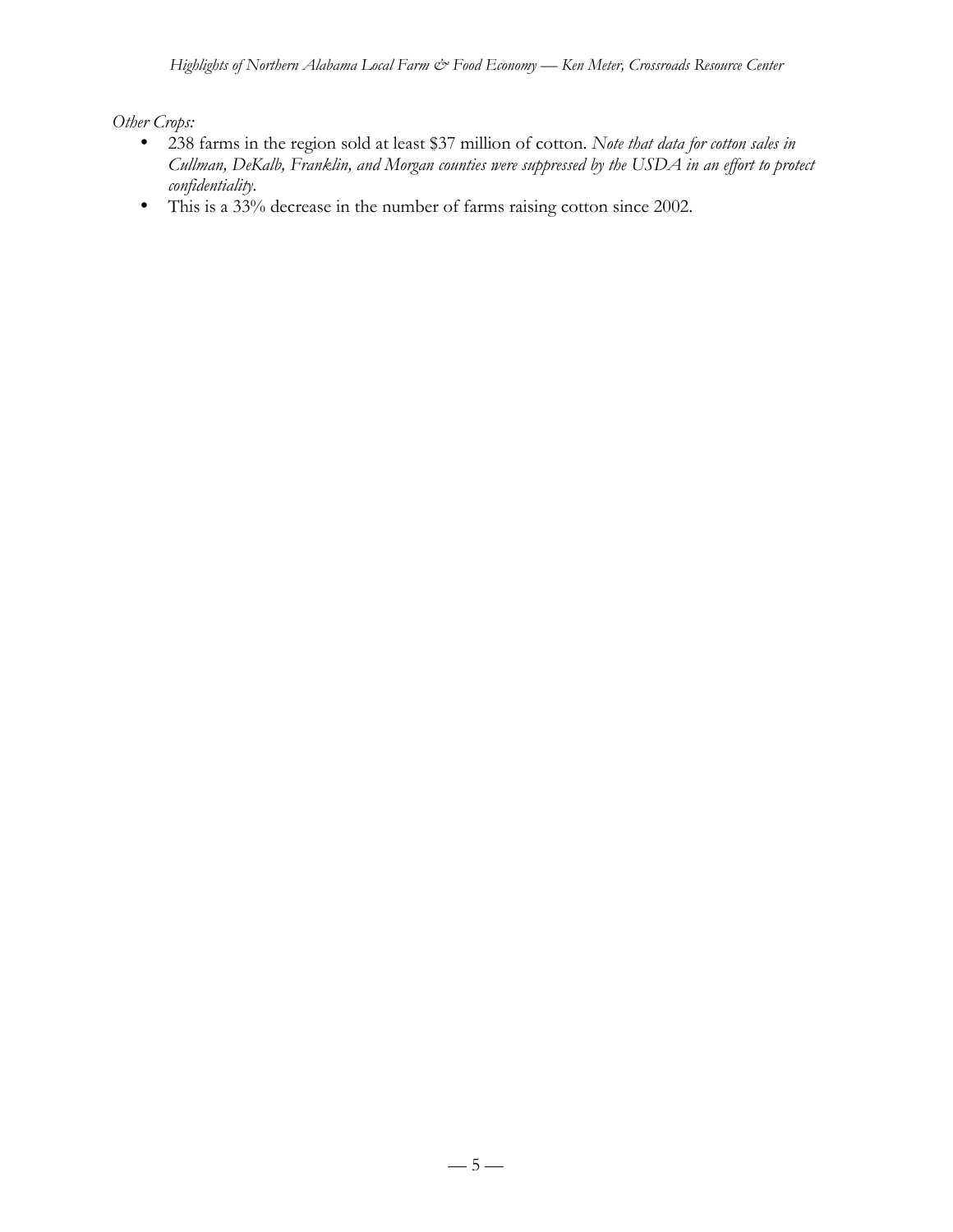| Farms  | Percent | Acres     | Percent |
|--------|---------|-----------|---------|
| 2,494  | 15%     | 213,980   | 10%     |
| 4,064  | 24%     | 469,263   | $22\%$  |
| 6,926  | 40%     | 587,279   | 27%     |
| 1,559  | $9\%$   | 187,833   | 9%      |
| 147    | $1\%$   | 81,761    | $4\%$   |
| 626    | $4\%$   | 183,926   | 8%      |
| 960    | $6\%$   | 348,012   | 16%     |
| 357    | $2\%$   | 96,310    | $4\%$   |
| 17,133 |         | 2,168,364 |         |
|        |         |           |         |

#### **Limited-resource farms and others in North Alabama (Census of Agriculture, 2007)**

Following are the definitions used by USDA in creating the table above.

**1. Rural residence farms.** Specific typologies included in rural residence farms are *limited-resource, retirement, and residential lifestyle farms.*

*Limited-resource farms.* Small farms with sales less than \$100,000 in 2003 and low operator household income in 2003 and 2004. Household income is low if it is less than the poverty level in both 2003 and 2004 or if it is less than half the county median income both years.

*Retirement farms.* Small farms whose operators report they are retired (excludes limited-resource farms operated by retired farmers).

*Residential/lifestyle farms.* Small farms whose operators report they had a major occupation other than farming (excludes limited-resource farms with operators reporting a non-farm major occupation).

**2. Intermediate farms.** Includes *farming occupation/lower-sales* and *farming occupation/higher-sales* farms.

*Farming occupation/low-sales.* Small farms with sales less than \$100,000 whose operators report farming as their major occupation (excludes limited-resource farms whose operators report farming as their major occupation).

*Farming occupation/high-sales*. Small farms with sales between \$100,000 and \$249,999 whose operators report farming as their major occupation.

**3. Commercial farms.** Includes *large, very large, and nonfamily* farms.

*Large family farms.* Farms with sales between \$250,000 and \$499,999.

*Very large family farms.* Farms with sales of \$500,000 or more.

*Nonfamily farms*. Farms organized as non-family corporations or cooperatives, as well as farms operated by hired managers.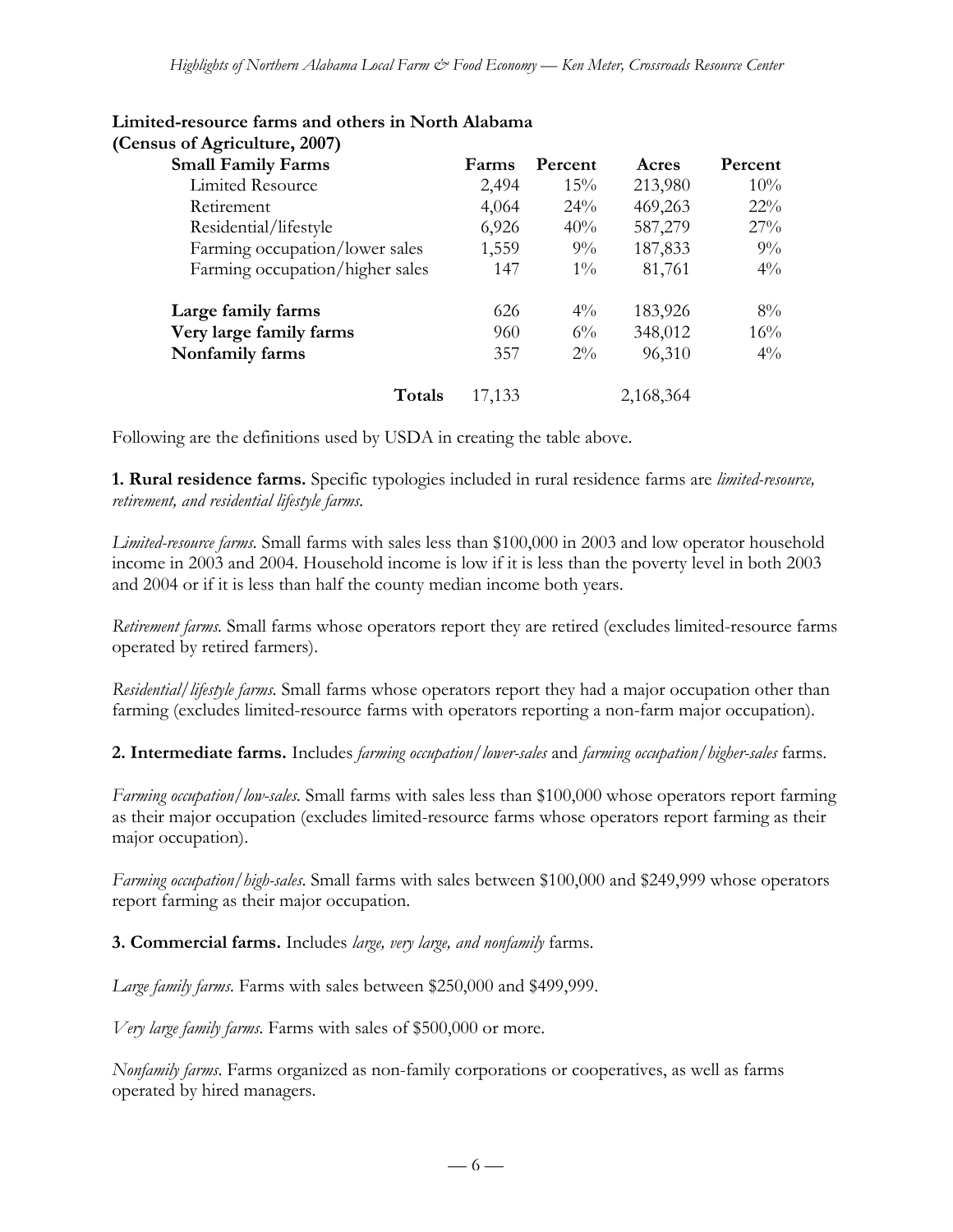# **County and State Highlights**

### **Colbert County highlights (Agriculture Census 2007):**

- 736 farms, 26% more than in 2002.
- Colbert County has 129,000 acres of land in farms.
- Farmers sold \$42 million of products in 2007.
- \$9.6 million (23%) of these sales were crops.
- \$32.8 million (78%) of these sales were livestock.
- The most prevalent farm size is 10 to 49 acres with 295 farms (40%) in this category.
- The next most prevalent is 50 to 179 acres with 256 (35%) farms.
- 30 farms  $(4\%)$  are 1,000 acres or more.
- 352 farms (48%) are less than 50 acres.
- 545 farms (74%) sold less than \$10,000 in farm products.
- 45 farms (6%) sold more than \$100,000 in farm products.
- 30 farms sold \$150,000 of vegetables, melons, and potatoes from 61 acres.
- 37 farms sold \$68,000 of food directly to consumers. This is a 270% increase in the number of farms selling direct (10 in 2002), and a 300% increase in direct sales over 2002 sales of \$17,000.
- Direct sales were 0.2% of farm product sales, one half the national average of 0.4%.
- Colbert County ranks  $5<sup>th</sup>$  in the state for acreage of corn for grain, with 18,269.
- The county ranks 6<sup>th</sup> in Alabama for sales of Christmas trees, but *sales figures were not released by the USDA in an effort to protect confidentiality.*
- Colbert County is seventh-ranked in Alabama for sales of grains, oilseeds, and dry beans and peas, with \$5.7 million.

# **Cullman County highlights (Agriculture Census 2007):**

- 2,465 farms,  $7\%$  more than in 2002.
- Cullman County has 230,000 acres of land in farms.
- Farmers sold \$406 million of products in 2007.
- \$9 million (2%) of these sales were crops.
- \$397 million (98%) of these sales were livestock.
- The most prevalent farm size is 10 to 49 acres with 1,081 farms (44%) in this category.
- The next most prevalent is 50 to 179 acres with 954 (39%) farms.
- 13 farms  $(1\%)$  are 1,000 acres or more.
- 1,231 farms  $(50\%)$  are less than 50 acres.
- 1,402 farms (57%) sold less than \$10,000 in farm products.
- 527 farms (21%) sold more than \$100,000 in farm products.
- 68 farms sold \$2.1 million of vegetables, melons, and potatoes from 1,329 acres.
- 75 farms sold \$253,000 of food directly to consumers. This is a 12% decrease in the number of farms selling direct (85 in 2002) and a 65% decrease in direct sales from 2002 sales of \$720,000.
- Direct sales were 0.1% of farm product sales, one quarter the national average of 0.4%.
- The county ranks  $1^{st}$  in Alabama, and  $7^{th}$  in the U.S. for sales of poultry and eggs, with \$370 million.
- Cullman County ranks  $1<sup>st</sup>$  in Alabama for acreage of forage crops, with 44,680.
- The county ranks first in the state for acreage of corn for silage, with 1,255.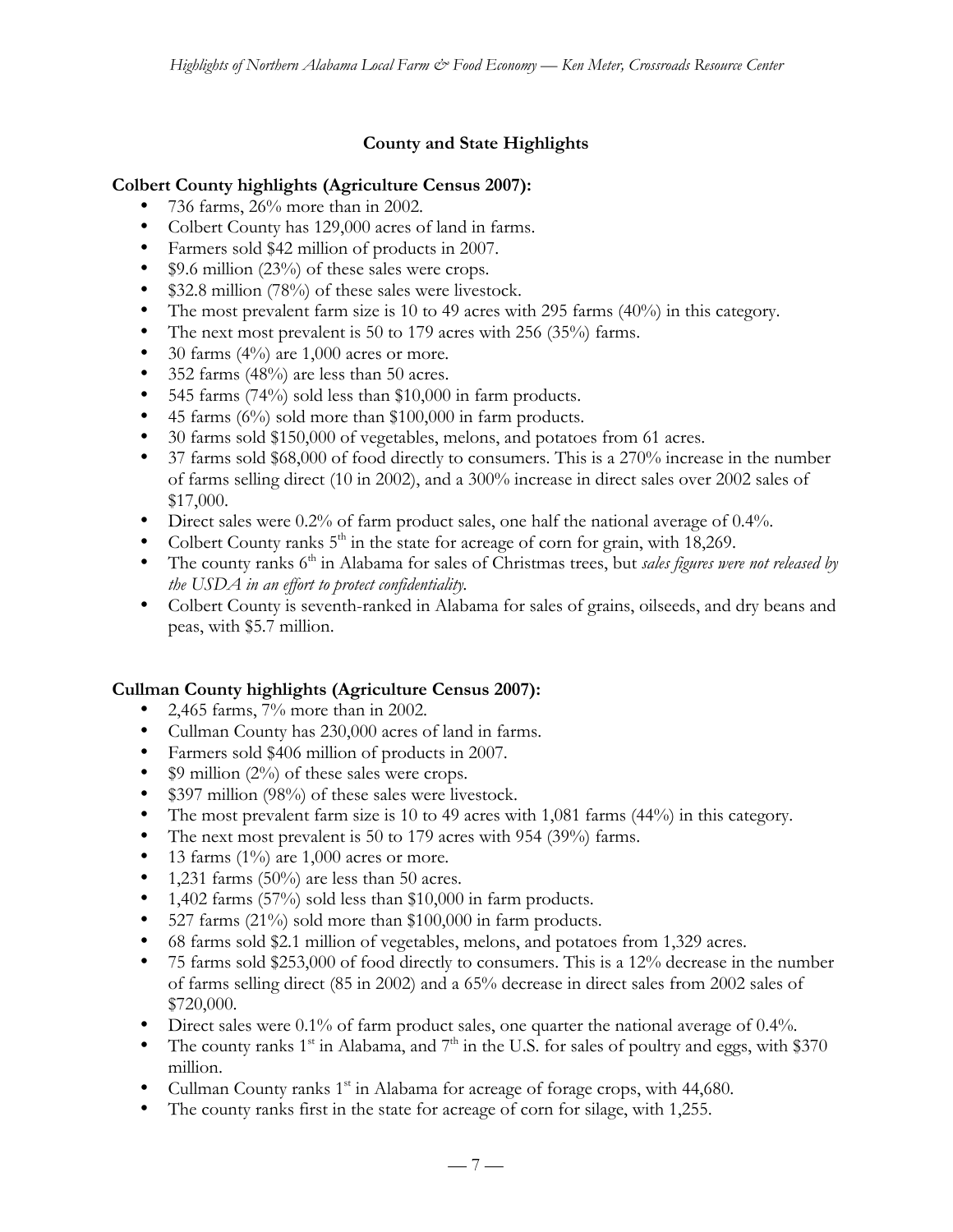- Cullman County ranks  $1<sup>st</sup>$  in Alabama, and  $3<sup>rd</sup>$  in the U.S., for inventory of broiler chickens, with 21 million.
- The county ranks  $1<sup>st</sup>$  in the state for inventory of laying hens, with 1.7 million.
- Cullman County ranks first in the state for inventory of pullets for laying flock replacement, with 1.1 million.
- The county ranks  $1<sup>st</sup>$  in Alabama for inventory of cattle and calves, with 65,275.
- Cullman County ranks  $2<sup>nd</sup>$  in the state for agricultural product sales.
- The county ranks second in Alabama for livestock and poultry sales.
- Cullman County ranks  $2^{nd}$  in Alabama for sales of cattle and calves, with \$22 million.
- The county ranks  $2<sup>nd</sup>$  in the state for sales of milk, with \$4 million.
- Cullman County ranks second in the state for inventory of goats, with 4,144.
- The county ranks  $2^{nd}$  in Alabama for sales of sheep and goats, with \$170,000.
- Cullman County ranks  $3^{rd}$  in the state for acreage of vegetables, with 1,329.
- The county ranks 4<sup>th</sup> in Alabama for sales of vegetables, with \$2 million.

### **DeKalb County highlights (Agriculture Census 2007):**

- 2,426 farms, 11% more than in 2002.
- DeKalb County has 235,000 acres of land in farms.
- Farmers sold \$414 million of products in 2007.
- \$12 million (3%) of these sales were crops.
- \$402 million (97%) of these sales were livestock.
- The most prevalent farm size is 10 to 49 acres with 1,069 farms (44%) in this category.
- The next most prevalent is 50 to 179 acres with 911 (38%) farms.
- 14 farms  $(1\%)$  are 1,000 acres or more.
- 1,201 farms  $(50\%)$  are less than 50 acres.
- 1,529 farms (63%) sold less than \$10,000 in farm products.
- 413 farms (17%) sold more than \$100,000 in farm products.
- 45 farms sold \$1.2 million of vegetables, melons, and potatoes from 1,152 acres.
- 78 farms sold \$265,000 of food directly to consumers. This is a 5% increase in the number of farms selling direct (74 in 2002) and a 24% increase in direct sales over 2002 sales of \$214,000.
- Direct sales were 0.1% of farm product sales, one quarter the national average of 0.4%.
- DeKalb County ranks 1<sup>st</sup> in Alabama for sales of agricultural products.
- The county ranks first in Alabama for sales of livestock and poultry.
- DeKalb County ranks  $1<sup>st</sup>$  in the state for sales of hogs and pigs, with \$20 million.
- The county ranks first in the state for sales of horses and ponies, with \$889,000.
- DeKalb County ranks  $1<sup>st</sup>$  in the state for inventory of hogs and pigs, with 60,242.
- The county ranks  $2^{nd}$  in Alabama and  $7^{th}$  in the U.S. for inventory of broilers, with 18 million.
- DeKalb County ranks  $2^{nd}$  in the state and  $9^{th}$  in the U.S. for sales of poultry and eggs, with \$363 million.
- DeKalb County ranks second in Alabama for acreage of forage crops, with 40,590.
- The county ranks 2<sup>nd</sup> in Alabama for inventory of laying hens, with 1.4 million.
- DeKalb County ranks  $2<sup>nd</sup>$  in the state for inventory of pullets for laying flock replacement, with 795,000.
- The county ranks second in Alabama for inventory of cattle and calves, with 56,530.
- The county ranks  $4<sup>th</sup>$  in the state for acreage of vegetables, with 1,152.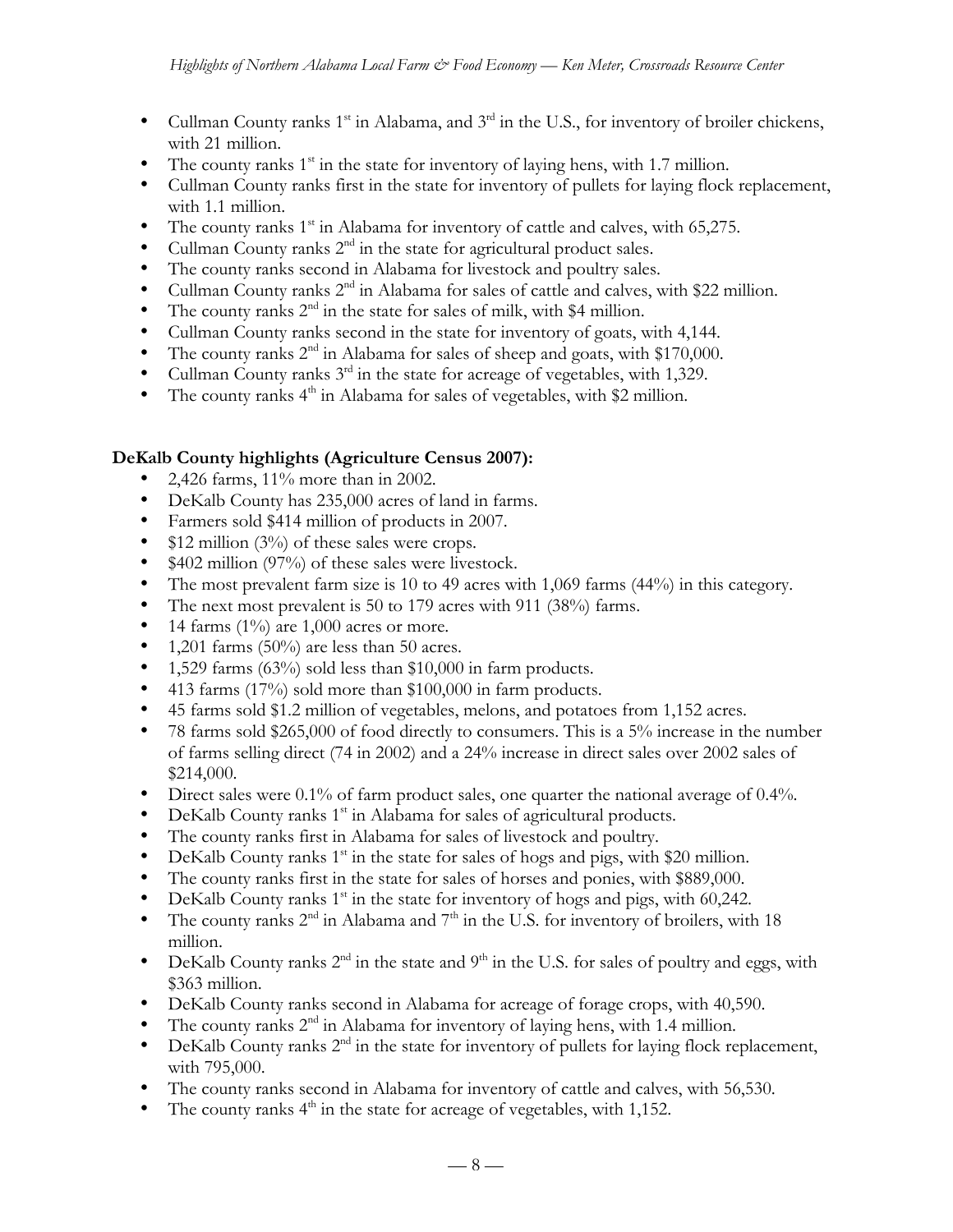- DeKalb County ranks fourth in the state for sales of cattle and calves, with \$18 million.
- The county ranks  $6<sup>th</sup>$  in Alabama for sales of sheep and goats, with \$132,000.
- DeKalb County ranks  $6<sup>th</sup>$  in Alabama for acreage of soybeans, with 9,759.
- The county ranks  $7<sup>th</sup>$  in the state for acreage of corn for grain, with 11,515.
- DeKalb County ranks  $8<sup>th</sup>$  in Alabama for sales of grains, oilseeds, and dry beans and peas, with \$5 million.
- The county ranks  $8<sup>th</sup>$  in the state for sales of vegetables, with \$1 million.

# **Franklin County highlights (Agriculture Census 2007):**

- 958 farms, 3% more than in 2002.
- Franklin County has 141,000 acres of land in farms.
- Farmers sold \$133.4 million of products in 2007.
- \$1.6 million (1%) of these sales were crops.
- \$131.8 million (99%) of these sales were livestock.
- The most prevalent farm size is 50 to 179 acres with 441 farms (46%) in this category.
- The next most prevalent is 10 to 49 acres with 254 (27%) farms.
- 9 farms  $(1\%)$  are 1,000 acres or more.
- 286 farms  $(30\%)$  are less than 50 acres.
- 608 farms (63%) sold less than \$10,000 in farm products.
- 138 farms (14%) sold more than \$100,000 in farm products.
- 32 farms sold vegetables, melons, and potatoes from 92 acres. *Sales data for Franklin County vegetable farms were suppressed by USDA in an effort to protect confidentiality.*
- 31 farms sold \$58,000 of food directly to consumers. This is a 29% increase in the number of farms selling direct (24 in 2002) and a 57% increase in direct sales over 2002 sales of \$37,000.
- Direct sales were 0.04% of farm product sales, one-tenth the national average of 0.4%.
- The county ranks  $5<sup>th</sup>$  in the state for inventory of pullets for laying flock replacement, with 259,000.
- Franklin County ranks  $6<sup>th</sup>$  in Alabama for inventory of broilers, with 7.9 million.
- The county ranks sixth in the state for sales of livestock and poultry.
- Franklin County ranks  $6<sup>th</sup>$  in the state for sales of poultry and eggs, with \$123 million.
- Franklin County ranks  $7<sup>th</sup>$  in Alabama for sales of agricultural products.
- The county ranks 8<sup>th</sup> in Alabama for sales of hogs and pigs, but *sales figures were not released by the USDA in an effort to protect confidentiality.*
- Franklin County ranks 9<sup>th</sup> in the state for inventory of hogs and pigs, but *inventory figures were not released by the USDA in an effort to protect confidentiality.*

# **Jackson County highlights (Agriculture Census 2007):**

- 1,523 farms, 11% more than in 2002.
- Jackson County has 243,000 acres of land in farms.
- Farmers sold \$100 million of products in 2007.
- \$14 million (14%) of these sales were crops.
- \$86 million (86%) of these sales were livestock.
- The most prevalent farm size is 10 to 49 acres with 570 farms (37%) in this category.
- The next most prevalent is 50 to 179 acres with 521 (34%) farms.
- 36 farms  $(2\%)$  are 1,000 acres or more.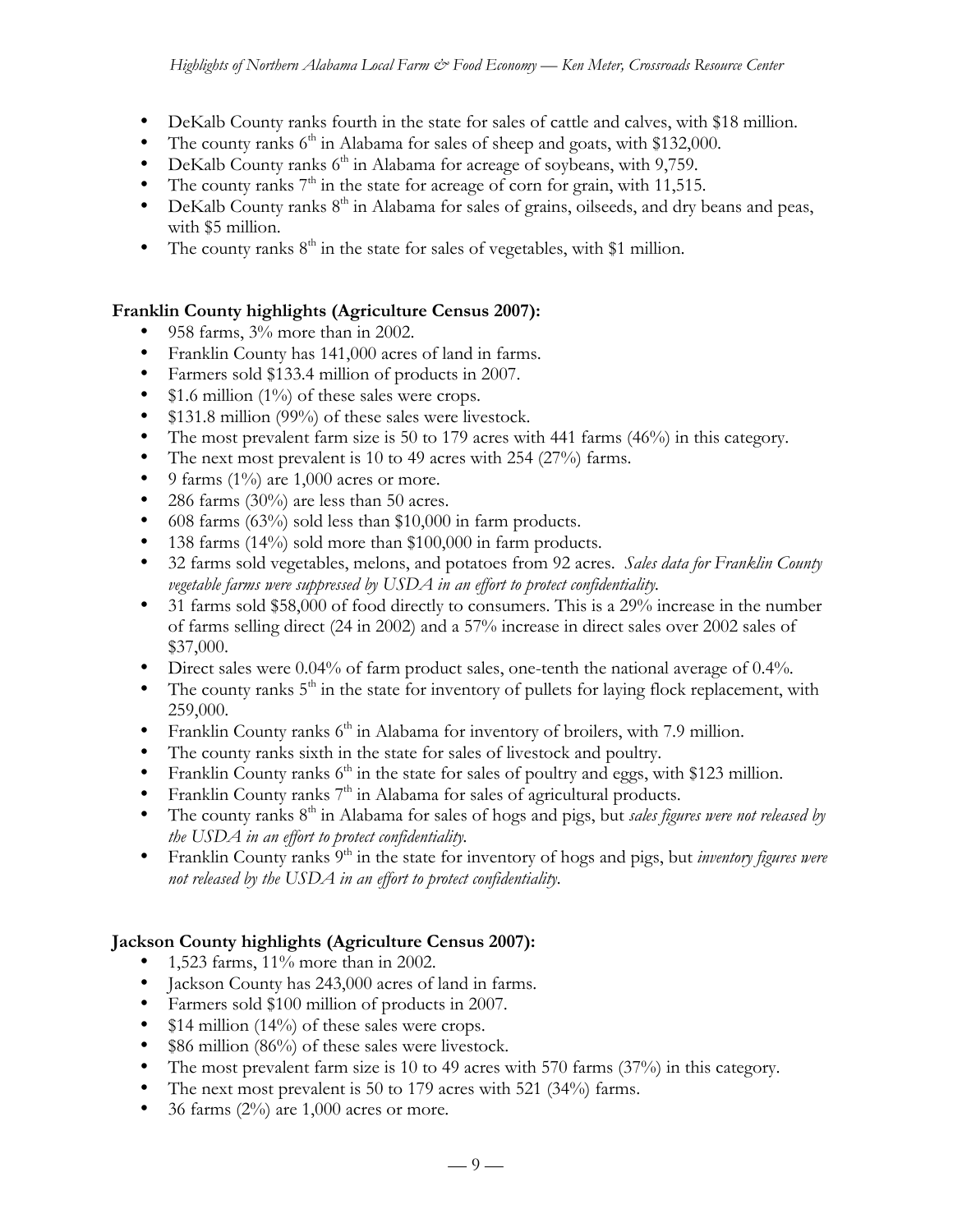- 676 farms  $(44%)$  are less than 50 acres.
- 1,098 farms (72%) sold less than \$10,000 in farm products.
- 115 farms (8%) sold more than \$100,000 in farm products.
- 49 farms sold \$1.2 million of vegetables, melons, and potatoes from 931 acres.
- 79 farms sold \$197,000 of food directly to consumers. This is a 18% increase in the number of farms selling direct (67 in 2002) and a 27% decrease in direct sales from 2002 sales of \$270,000.
- Direct sales were 0.2% of farm product sales, one half the national average of 0.4%.
- Jackson County ranks  $2<sup>nd</sup>$  in Alabama for acreage of corn for grain, with 25,809.
- The county ranks  $3<sup>rd</sup>$  in the state for acreage of soybeans, with 21,211.
- Jackson County ranks  $4<sup>th</sup>$  in Alabama for sales of grains, oilseeds, and dry beans and peas, with \$9.5 million.
- The county ranks  $5<sup>th</sup>$  in Alabama for acreage of forage, with 29,100.
- Jackson County ranks fifth in the state for sales of cattle and calves, with \$15 million.
- The county ranks  $6<sup>th</sup>$  in Alabama for sales of vegetables.
- The county ranks sixth in Alabama for inventory of hogs and pigs, with 9,386.
- Jackson County ranks  $7<sup>th</sup>$  in the state for sales of hogs and pigs, with \$2.4 million.
- The county ranks  $7<sup>th</sup>$  in the state for inventory of cattle and calves, with 32,991.<br>• Iackson County ranks  $9<sup>th</sup>$  in the state for sales of Christmas trees, but *sales figures*
- Jackson County ranks 9<sup>th</sup> in the state for sales of Christmas trees, but *sales figures were not released by the USDA in an effort to protect confidentiality.*

### **Lauderdale County highlights (Agriculture Census 2007):**

- 1,697 farms, 14% more than in 2002.
- Lauderdale County has 228,000 acres of land in farms.
- 
- Farmers sold \$45 million of products in 2007.<br>• \$16 million (35%) of these sales were crops.  $$16$  million (35%) of these sales were crops.
- \$29 million (65%) of these sales were livestock.
- The most prevalent farm size is 10 to 49 acres with 676 farms (40%) in this category.
- The next most prevalent is 50 to 179 acres with 622 (37%) farms.
- 28 farms  $(2\%)$  are 1,000 acres or more.
- 794 farms  $(47%)$  are less than 50 acres.
- 1,241 farms  $(73%)$  sold less than \$10,000 in farm products.
- 79 farms (5%) sold more than \$100,000 in farm products.
- 29 farms sold \$287,000 of vegetables, melons, and potatoes from 108 acres.
- 59 farms sold \$184,000 of food directly to consumers. This is a 20% increase in the number of farms selling direct (49 in 2002) and a 23% decrease in direct sales over 2002 sales of \$240,000.
- Direct sales were 0.4% of farm product sales, the same as the national average of 0.4%.
- Lauderdale County ranks  $2<sup>nd</sup>$  in the state for sales of horses and ponies, with \$776,000.
- The county ranks  $3<sup>rd</sup>$  in the state for sales of sheep and goats, with \$157,000.
- Lauderdale County ranks  $3<sup>rd</sup>$  in the state for acreage of forage, with 32,798.
- The county ranks third in Alabama for inventory of goats, with 4,070.
- The county ranks  $4<sup>th</sup>$  in Alabama for acreage of wheat, with 4,302.
- $\bullet$  Lauderdale County ranks  $5<sup>th</sup>$  in Alabama for acreage of cotton, with 21,541.
- Lauderdale County ranks  $6<sup>th</sup>$  in Alabama for sales of cattle and calves, with \$12 million.
- The county ranks sixth in Alabama for acreage of corn for grain, with 17,200.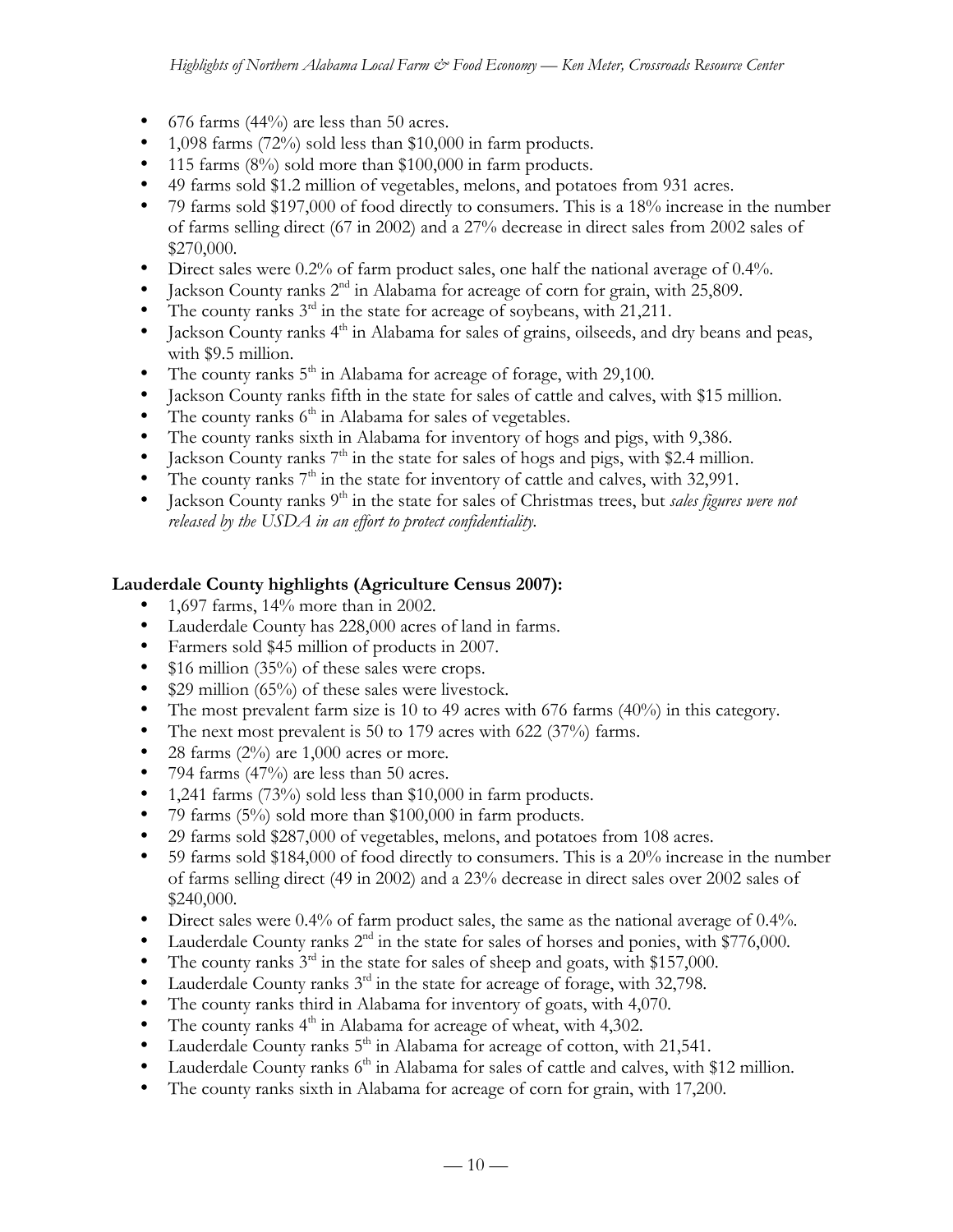- Lauderdale County ranks  $6<sup>th</sup>$  in Alabama for sales of grains, oilseeds, and dry beans and peas, with \$7.3 million.
- The county ranks  $7<sup>th</sup>$  in Alabama for sales of cotton, with \$4.8 million.
- Lauderdale County ranks  $7<sup>th</sup>$  in the state for acreage of soybeans, with 6,373.
- Lauderdale County ranks  $10<sup>th</sup>$  in the state for inventory of cattle and calves, with 30,334.

### **Lawrence County highlights (Agriculture Census 2007):**

- 1,601 farms, about the same as in 2002.
- Lawrence County has 222,000 acres of land in farms.
- Farmers sold \$145 million of products in 2007.
- \$18 million (12%) of these sales were crops.
- \$127 million (88%) of these sales were livestock.
- The most prevalent farm size is 50 to 179 acres with 658 farms (41%) in this category.
- The next most prevalent is 10 to 49 acres with 613 (38%) farms.
- 24 farms  $(1\%)$  are 1,000 acres or more.
- 702 farms (44%) are less than 50 acres.
- 1,163 farms (73%) sold less than \$10,000 in farm products.
- 145 farms (9%) sold more than \$100,000 in farm products.
- 25 farms sold \$135,000 of vegetables, melons, and potatoes from 79 acres.
- 46 farms sold \$101,000 of food directly to consumers. This is a  $5\%$  increase in the number of farms selling direct (44 in 2002) and a 55% increase in direct sales over 2002 sales of \$65,000.
- Direct sales were 0.1% of farm product sales, one quarter the national average of 0.4%.
- Lawrence County ranks  $1<sup>st</sup>$  in Alabama for acreage of corn for grain, with 32,256.
- The county ranks  $3<sup>rd</sup>$  in the state for acreage with cotton, with 25,732.
- The county ranks third in Alabama for sales of grains, oilseeds, and dry beans and peas, with \$9.6 million.
- Lawrence County ranks  $4<sup>th</sup>$  in Alabama for sales of cotton, with \$6 million.
- The county ranks  $4<sup>th</sup>$  in the state for inventory of horses and ponies, with 3,263.
- The county ranks  $5<sup>th</sup>$  in Alabama for sales of horses and ponies, with \$584,000.
- Lawrence County ranks  $6<sup>th</sup>$  in Alabama for sales of agricultural products.
- Lawrence County ranks  $7<sup>th</sup>$  in Alabama for sales of livestock and poultry.
- The county ranks  $7<sup>th</sup>$  in the state for sales of poultry and eggs, with \$115 million.
- Lawrence County ranks  $8<sup>th</sup>$  in Alabama for sales of cattle and calves, with \$11 million.
- The county ranks  $9<sup>th</sup>$  in Alabama for inventory of broilers, with 6.5 million.
- Lawrence County ranks  $9<sup>th</sup>$  in the state for inventory of laying hens, with 303,000.
- The county ranks  $10<sup>th</sup>$  in the state for crop sales.
- Lawrence County ranks  $10<sup>th</sup>$  in the state for acreage of wheat, with 2,267.

# **Limestone County highlights (Agriculture Census 2007):**

- 1,352 farms, 9% more than in 2002.
- Limestone County has 237,000 acres of land in farms.
- Farmers sold \$71 million of products in 2007.
- \$33 million (48%) of these sales were crops.
- \$37 million (52%) of these sales were livestock.
- The most prevalent farm size is 10 to 49 acres with 519 farms (38%) in this category.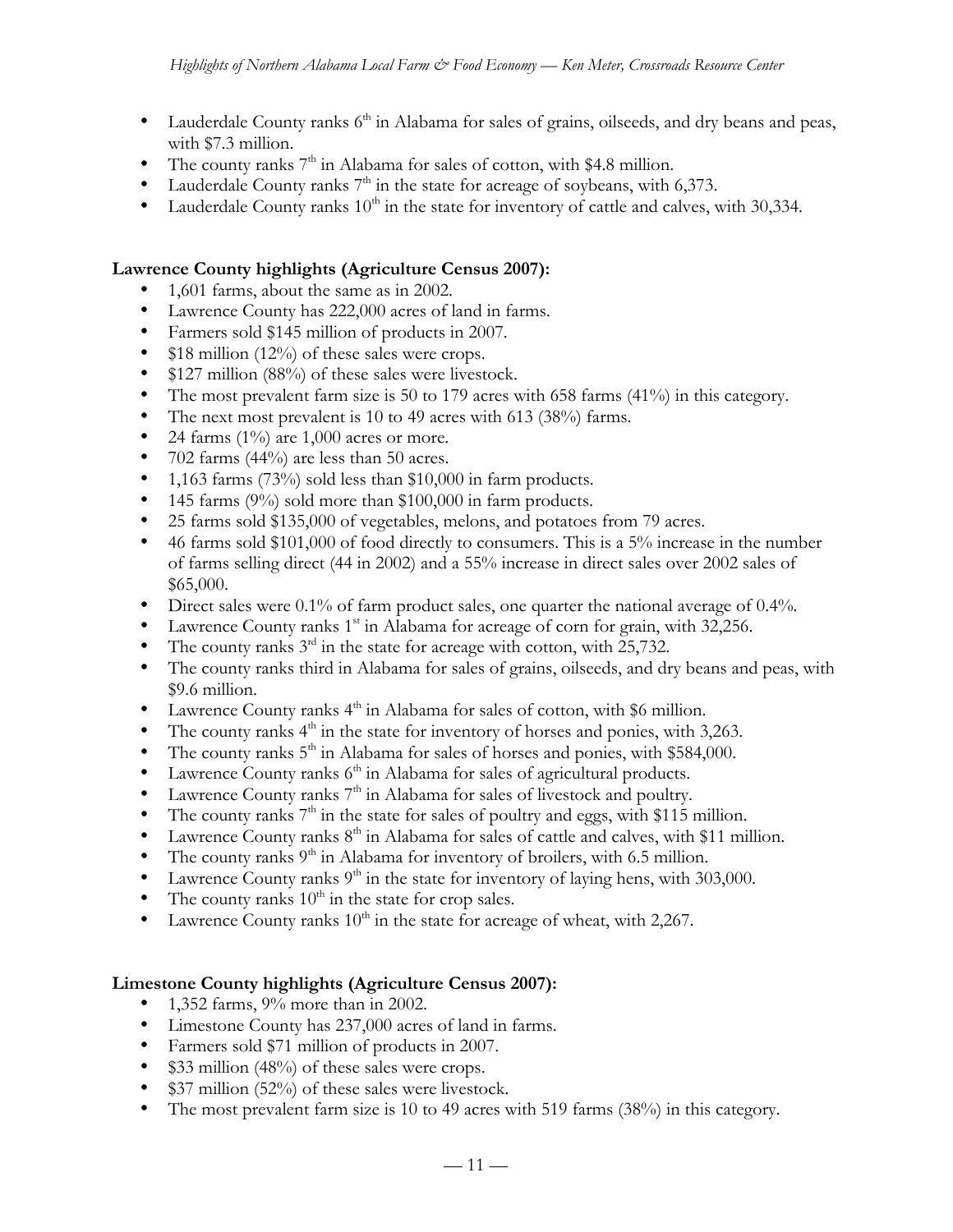- The next most prevalent is 50 to 179 acres with 473 (35%) farms.
- 48 farms  $(4\%)$  are 1,000 acres or more.
- 643 farms (48%) are less than 50 acres.
- 956 farms (71%) sold less than \$10,000 in farm products.
- 106 farms  $(8\%)$  sold more than \$100,000 in farm products.
- 27 farms sold \$492,000 of vegetables, melons, and potatoes from 195 acres.
- 50 farms sold \$295,000 of food directly to consumers. This is a 25% increase in the number of farms selling direct (40 in 2002) and a 115% increase in direct sales over 2002 sales of \$137,000.
- Direct sales were 0.4% of farm product sales, the same as the national average of 0.4%.
- The county ranks  $1<sup>st</sup>$  in the state for sales of grains, oilseeds, and dry beans and peas, with \$13 million.
- Limestone County ranks  $1<sup>st</sup>$  in the state for sales of cotton, with \$13 million.
- The county ranks  $1<sup>st</sup>$  in Alabama for acreage of cotton, with 44,101.
- Limestone County ranks  $1<sup>st</sup>$  in the state for acreage of soybeans, with 29,936.
- The county ranks  $1<sup>st</sup>$  in the state for acreage of wheat, with 12,422.
- $\bullet$  Limestone County ranks  $3<sup>rd</sup>$  in the state for acreage of corn for grain, with 22,402.
- Limestone County ranks  $3^{rd}$  in Alabama for crop sales.
- The county is fourth-ranked in Alabama for inventory of goats, with 3,355.
- Limestone County ranks 7<sup>th</sup> in the state for sales of sheep and goats, but *sales figures were not released by the USDA in an effort to protect confidentiality.*
- The county ranks  $7<sup>th</sup>$  in Alabama for acreage of forage, with 24,205.
- The county ranks  $8<sup>th</sup>$  in the state for sales of ornamentals, with \$6.4 million.

### **Madison County highlights (Agriculture Census 2007):**

- 1,187 farms,  $6\%$  more than in 2002.
- Madison County has 199,000 acres of land in farms.
- Farmers sold \$37 million of products in 2007.
- \$27 million (73%) of these sales were crops.
- \$10 million (27%) of these sales were livestock.
- The most prevalent farm size is 10 to 49 acres with 474 farms (40%) in this category.
- The next most prevalent is 50 to 179 acres with 376 (32%) farms.
- 44 farms  $(4\%)$  are 1,000 acres or more.
- 628 farms  $(53%)$  are less than 50 acres.
- 862 farms (73%) sold less than \$10,000 in farm products.
- 62 farms (5%) sold more than \$100,000 in farm products.
- 27 farms sold \$336,000 of vegetables, melons, and potatoes from 160 acres.
- 71 farms sold \$283,000 of food directly to consumers. This is an 8% increase in the number of farms selling direct (66 in 2002) and a 97% increase in direct sales over 2002 sales of \$144,000.
- Direct sales were 0.8% of farm product sales, double the national average of 0.4%.
- The county ranks  $2<sup>nd</sup>$  in Alabama for sales of grains, oilseeds, and dry beans and peas, with \$12 million.
- Madison County ranks second in the state for sales of cotton, with \$10 million.
- The county ranks  $2<sup>nd</sup>$  in the state for acreage of cotton, with 36,107.
- The county ranks second in the state for acreage of wheat, with 12,036.
- The county ranks  $2<sup>nd</sup>$  in Alabama for acreage of soybeans, with 21,392.
- Madison County ranks  $4<sup>th</sup>$  in the state for acreage of corn for grain, with 20,385.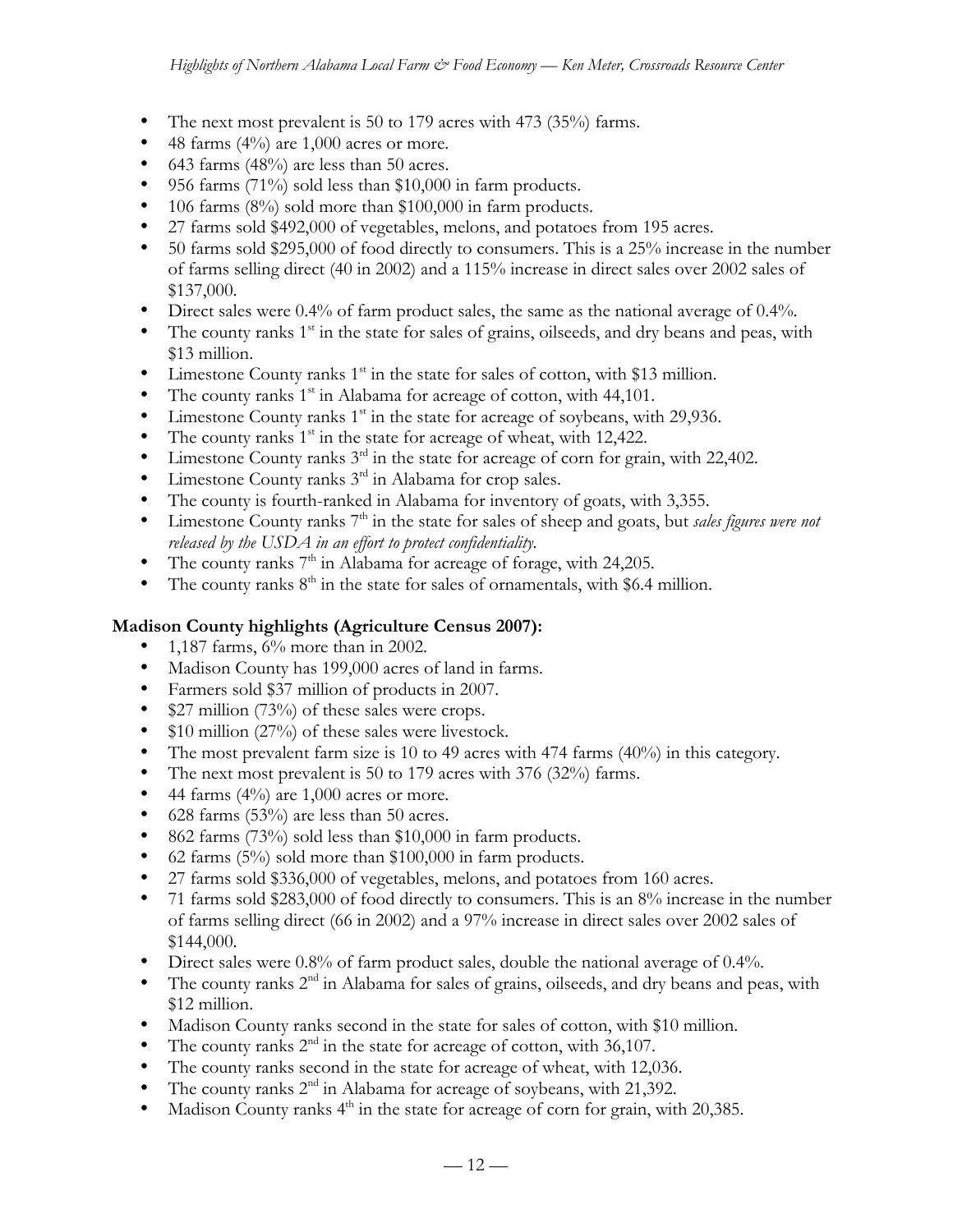- The county ranks  $6<sup>th</sup>$  in the state for inventory of horses and ponies, with 2,806.
- Madison County ranks 7th in Alabama for crop sales.
- The county ranks  $8<sup>th</sup>$  in the state for inventory of goats, with 2,282.
- The county ranks 8<sup>th</sup> in the state for sales of Christmas trees, but *sales figures were not released by the USDA in an effort to protect confidentiality.*
- Madison County ranks  $8<sup>th</sup>$  in Alabama for sales of sheep and goats, with \$107,000.
- Madison County ranks  $9<sup>th</sup>$  in Alabama for acreage of forage, with 21,693.

### **Marshall County highlights (Agriculture Census 2007):**

- 1,731 farms, 3% more than in 2002.
- Marshall County has 155,000 acres of land in farms.
- Farmers sold \$238 million of products in 2007.
- \$7 million (3%) of these sales were crops.
- \$231 million (97%) of these sales were livestock.
- The most prevalent farm size is 10 to 49 acres with 792 farms (46%) in this category.
- The next most prevalent is 50 to 179 acres with 578 (33%) farms.
- 10 farms  $(1\%)$  are 1,000 acres or more.
- 962 farms (56%) are less than 50 acres.
- 1,168 farms (67%) sold less than \$10,000 in farm products.
- 205 farms  $(12\%)$  sold more than \$100,000 in farm products.
- 43 farms sold \$349,000 of vegetables, melons, and potatoes from 203 acres.
- 63 farms sold \$142,000 of food directly to consumers. This is a 11% increase in the number of farms selling direct (57 in 2002) and a 27% decrease in direct sales over 2002 sales of \$194,000.
- Direct sales were 0.1% of farm product sales, one quarter the national average of 0.4%.
- The county ranks  $2<sup>nd</sup>$  in the state for inventory of horses and ponies, with 3,512.
- Marshall County ranks 3<sup>rd</sup> in Alabama for sales of agricultural products.
- The county ranks  $3<sup>rd</sup>$  in Alabama for sales of livestock and poultry.
- Marshall County ranks  $3<sup>rd</sup>$  in the state for sales of poultry and eggs, with \$220 million.
- The county ranks  $3<sup>rd</sup>$  in the state for inventory of broilers, with 12 million.
- Marshall County ranks  $4<sup>th</sup>$  in Alabama for inventory of laying hens, with 586,000.
- The county ranks  $4<sup>th</sup>$  in Alabama for inventory of pullets for laying flock replacement, with 355,000.
- Marshall County ranks  $4<sup>th</sup>$  in Alabama for inventory of cattle and calves, with 37,567.
- Marshall County ranks  $6<sup>th</sup>$  in the state for sales of horses and ponies, with \$521,000.
- The county is sixth-ranked in Alabama acreage of forage, with 27,998.
- The county ranks  $10<sup>th</sup>$  in the state for sales of sheep and goats, but *sales figures were not released by the USDA in an effort to protect confidentiality.*
- Marshall county ranks  $10^{\overline{h}}$  in the state for acreage of soybeans, with 4,671.

# **Morgan County highlights (Agriculture Census 2007):**

- 1,457 farms, 11% more than in 2002.
- Morgan County has 162,000 acres of land in farms.
- Farmers sold \$97 million of products in 2007.
- \$6 million  $(6\%)$  of these sales were crops.
- \$91 million (94%) of these sales were livestock.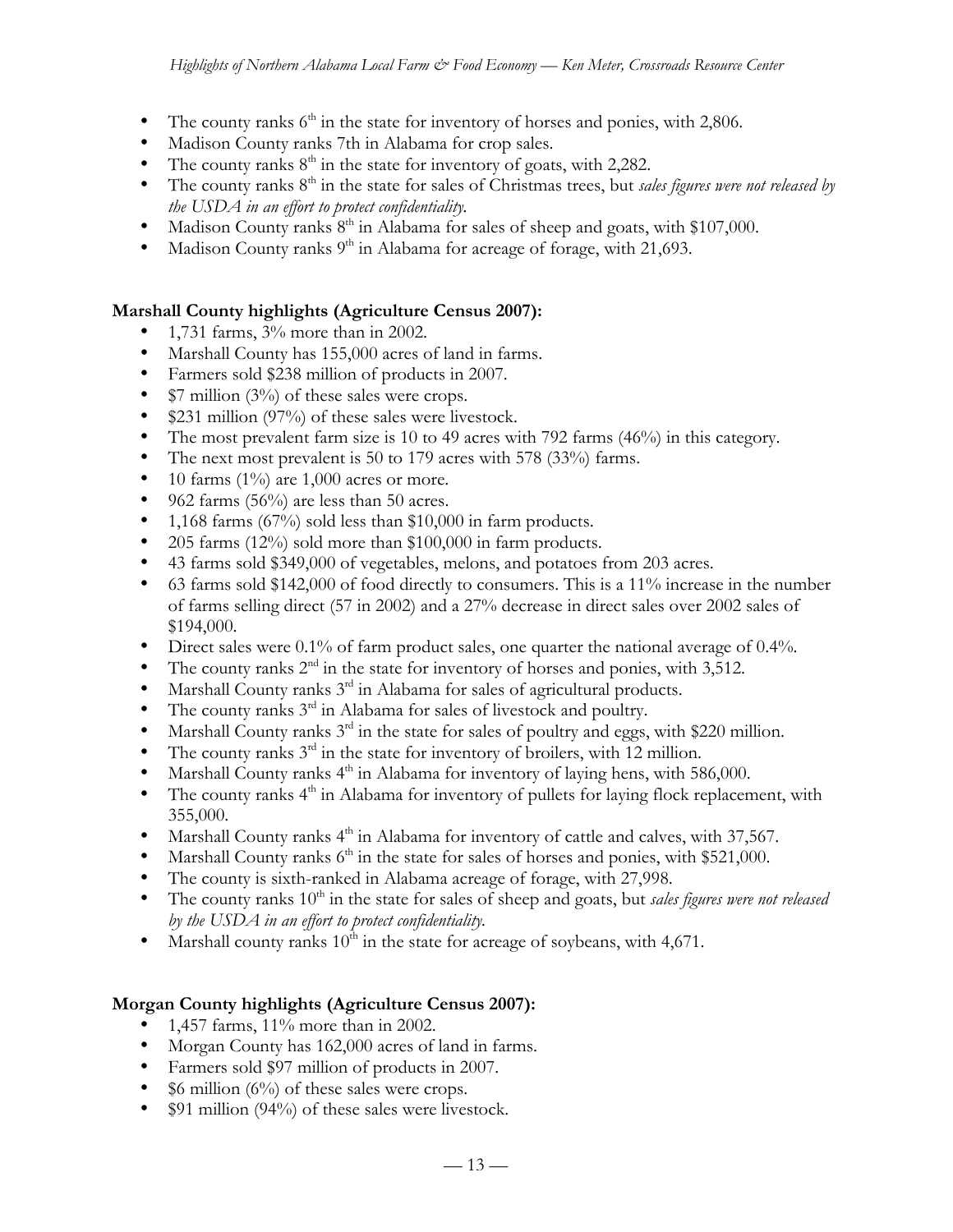- The most prevalent farm size is 10 to 49 acres with 595 farms  $(41\%)$  in this category.
- The next most prevalent is 50 to 179 acres with 509 (35%) farms.
- 11 farms  $(1\%)$  are 1,000 acres or more.
- 731 farms (50%) are less than 50 acres.
- 1,019 farms  $(70\%)$  sold less than \$10,000 in farm products.
- 105 farms (7%) sold more than \$100,000 in farm products.
- 46 farms sold \$470,000 of vegetables, melons, and potatoes from 214 acres.
- 68 farms sold \$378,000 of food directly to consumers. This is a 17% increase in the number of farms selling direct (58 in 2002) and a 52% increase in direct sales over 2002 sales of \$249,000.
- Direct sales were 0.4% of farm product sales, the same as the national average of 0.4%.
- The county ranks  $1<sup>st</sup>$  in the state for sales of milk, with \$5.4 million.
- Morgan County ranks 1<sup>st</sup> in Alabama for acreage of corn for silage, but *acreage figures were not released by the USDA in an effort to protect confidentiality.*
- The county ranks  $4<sup>th</sup>$  in the state for acreage of forage, with 29,955.
- Morgan County ranks  $5<sup>th</sup>$  in Alabama for inventory of goats, with 2,779.
- Morgan County ranks 7<sup>th</sup> in Alabama for sales of cattle and calves, with \$11 million.
- The county ranks  $8<sup>th</sup>$  in the state for inventory of cattle and calves, with 32,697.
- Morgan County ranks  $8<sup>th</sup>$  in Alabama for acreage of soybeans, with 5,207.
- The county ranks  $9<sup>th</sup>$  in Alabama for acreage of wheat, with 2,499.
- Morgan County ranks  $9<sup>th</sup>$  in the state for sales of sheep and goats, with \$101,000.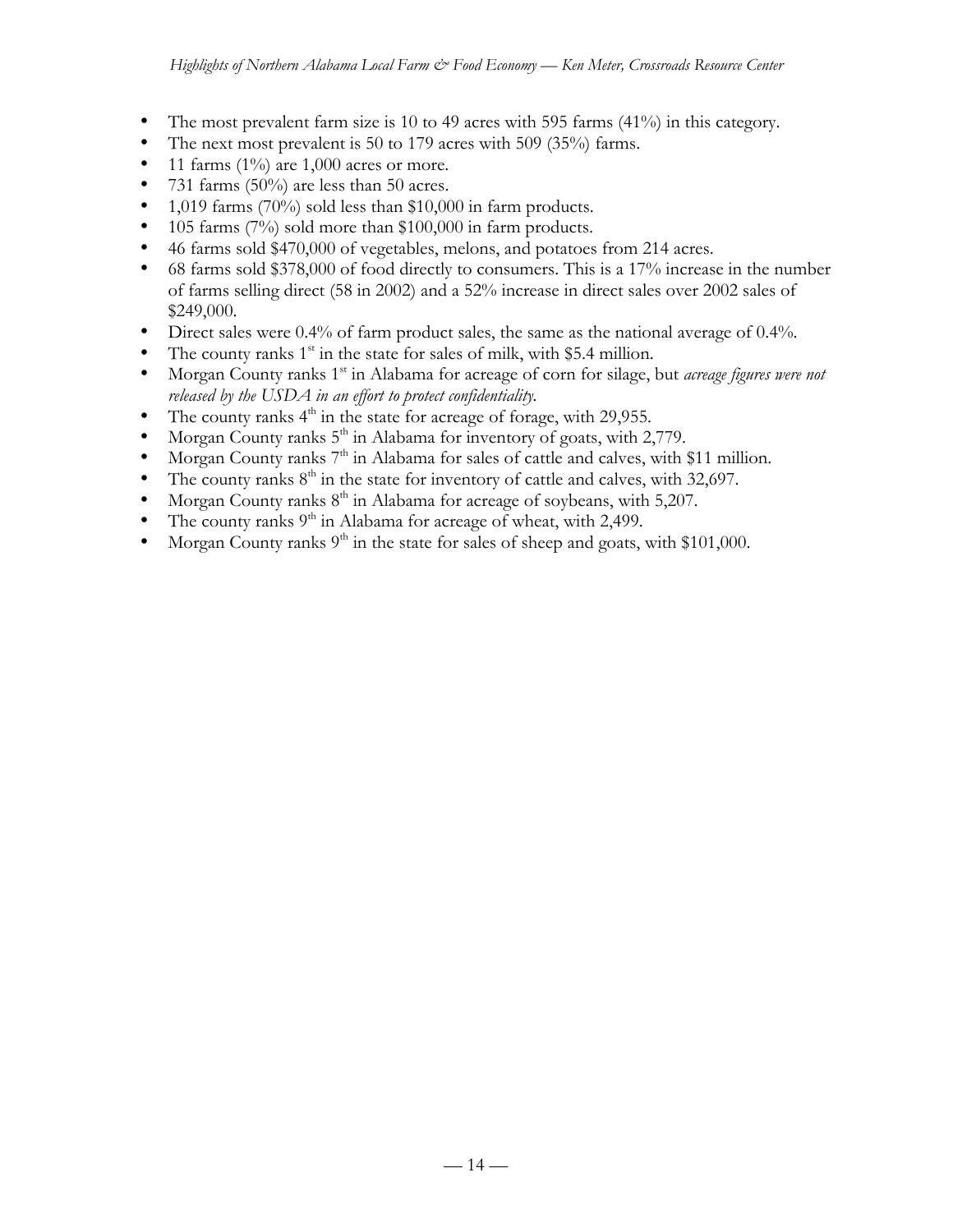# **State of Alabama highlights (Agriculture Census 2007):**

- 48,753 farms, 8% more than in 2002.
- Alabama has 9 million acres of land in farms.
- Farmers sold \$4.4 billion of products in 2007.
- \$677 million (15%) of these sales were crops.
- \$3.7 billion (85%) of these sales were livestock.
- The most prevalent farm size is 50 to 179 acres with 17,808 farms (37%) in this category.
- The next most prevalent is 10 to 49 acres with 16,215 (33%) farms.
- 1,509 farms  $(3%)$  are 1,000 acres or more.
- 19,589 farms  $(40\%)$  are less than 50 acres.
- 33,742 farms (69%) sold less than \$10,000 in farm products.
- 4,729 farms (10%) sold more than \$100,000 in farm products.
- Statewide sales of vegetables totaled \$34 million.
- 2,175 farms sold \$8.3 million of food directly to consumers. This is a 19% increase in the number of farms selling direct (1,822 in 2002), and a 4% increase in direct sales from 2002 sales of \$8 million.
- Direct sales were 0.2% of farm product sales, one half the national average of 0.4%.
- If direct food sales made up a single commodity, the value of these sales would outrank the state's 17<sup>th</sup> most important product, cucumbers *(see table on next page)*.
- 63 farms farm organically, with a total of 540 acres of harvested cropland, and 1,113 acres of pastureland.
- 1,681 acres on 129 farms are undergoing organic conversion.
- 56 farms in Alabama sold \$631,000 of organic food products, including \$111,000 of crops (this may include ornamental and greenhouse crops), \$513,000 of livestock and poultry, and \$7,000 of products from livestock and poultry (such as milk or eggs).
- 260 farms market through community supported agriculture (CSA).
- 1,637 farms produce value-added products.
- 5,567 farms use conservation methods such as no-till, limited tilling, filtering field runoff to remove chemicals, fencing animals to prevent them from entering streams, etc.
- 8,372 farms practice rotational management of intensive grazing.
- 322 farms generate energy or electricity on the farms.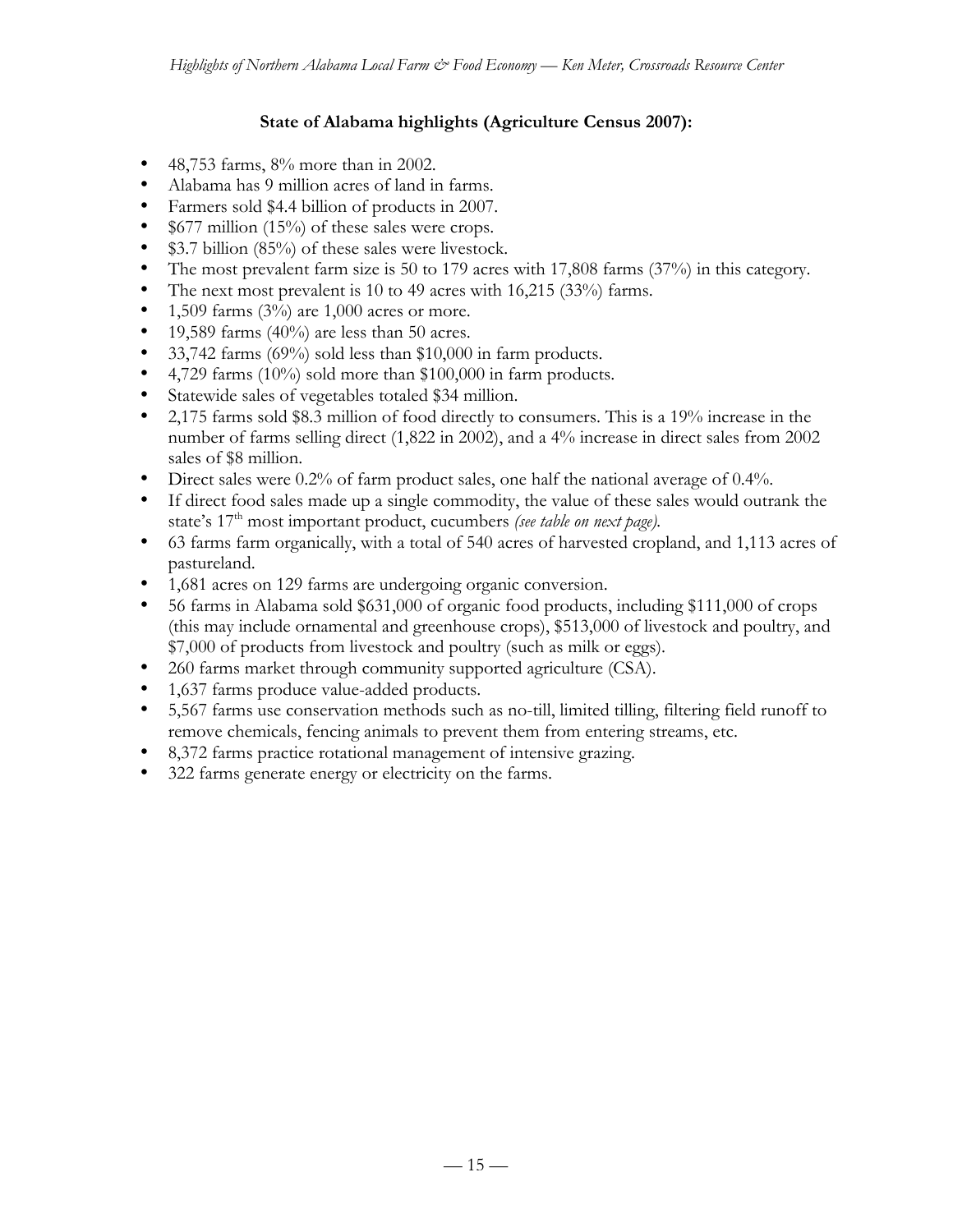# **Alabama's top farm products in 2009 (Economic Research Service)**

*The data in the table and pie chart below are for Alabama as a whole. See chart on next page.*

|                          |                    | \$ millions    |
|--------------------------|--------------------|----------------|
| 1                        | <b>Broilers</b>    | 2,519          |
| 2                        | Cattle and calves  | 308            |
| $\mathfrak{Z}$           | Chicken eggs       | 281            |
| $\overline{\mathcal{A}}$ | Greenhouse/nursery | 255            |
| 5                        | Soybeans           | 147            |
| 6                        | Cotton             | 107            |
| 7                        | Peanuts            | 105            |
| 8                        | Corn               | 93             |
| 9                        | Aquaculture        | 91             |
| 10                       | Wheat              | 56             |
| 11                       | Hogs               | 35             |
| 12                       | Hay                | 33             |
| 13                       | Dairy products     | 25             |
| 14                       | Pecans             | 16             |
| 15                       | Tomatoes           | 13             |
| 16                       | Farm chickens      | 10             |
| 17                       | Cucumbers          | 8              |
| 18                       | Sweet potatoes     | 7              |
| 19                       | Watermelons        | $\overline{4}$ |
| 20                       | Peaches            | $\overline{4}$ |
| 21                       | Potatoes           | 3              |
| 22                       | Corn, sweet        | $\overline{c}$ |
|                          | 23 Oats            | $\mathbf{1}$   |
| 24                       | Honey              | $\overline{1}$ |
| 25                       | Blueberries        | $\overline{0}$ |
|                          |                    |                |

*Note that at \$8.3 million, direct sales from Alabama's farmers to consumers amount to more than the value of the 17th-ranking product, cucumbers.*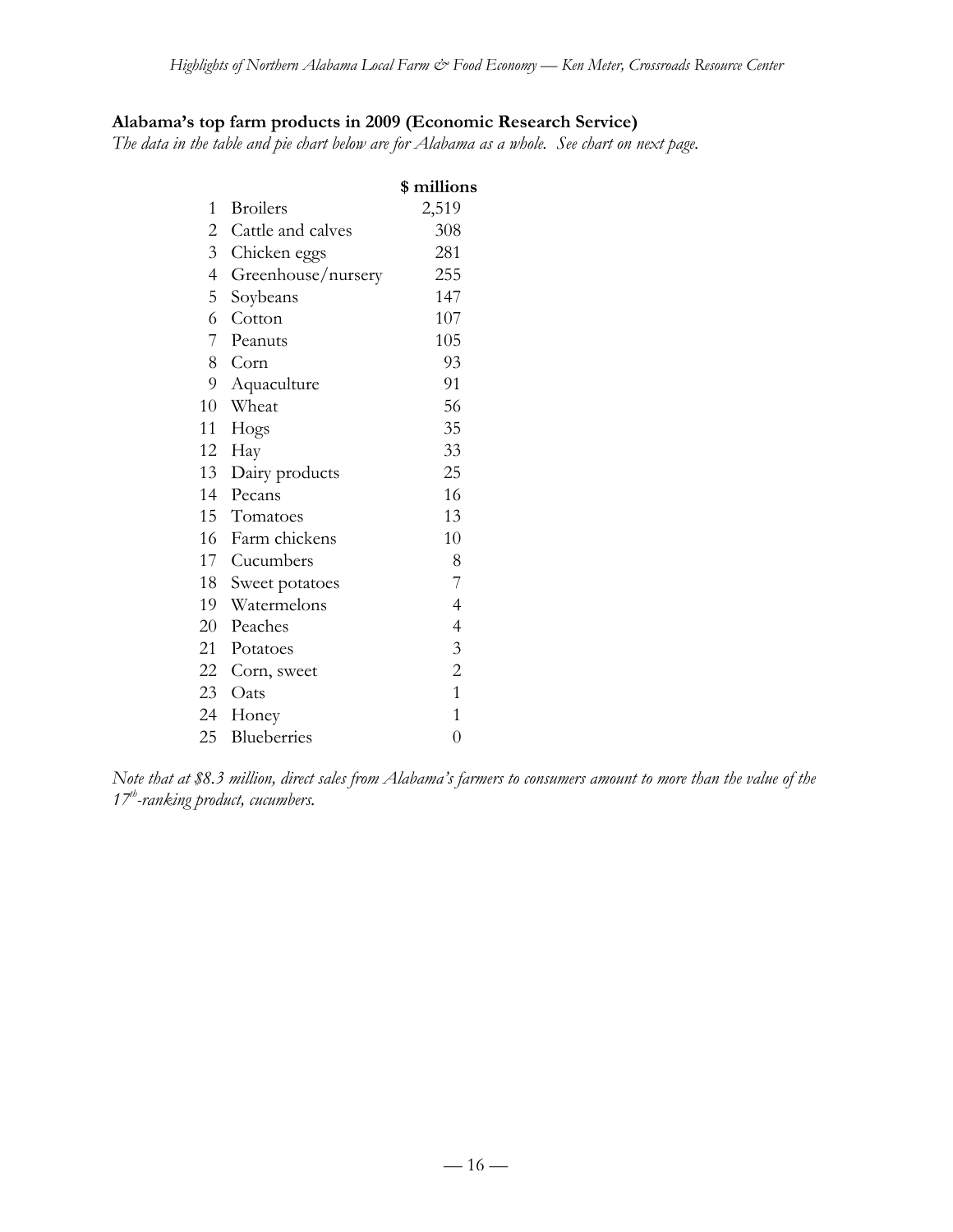**Alabama's top farm products in 2009 (Economic Research Service)**

*See table on previous page*





*Source: USDA Economic Research Service*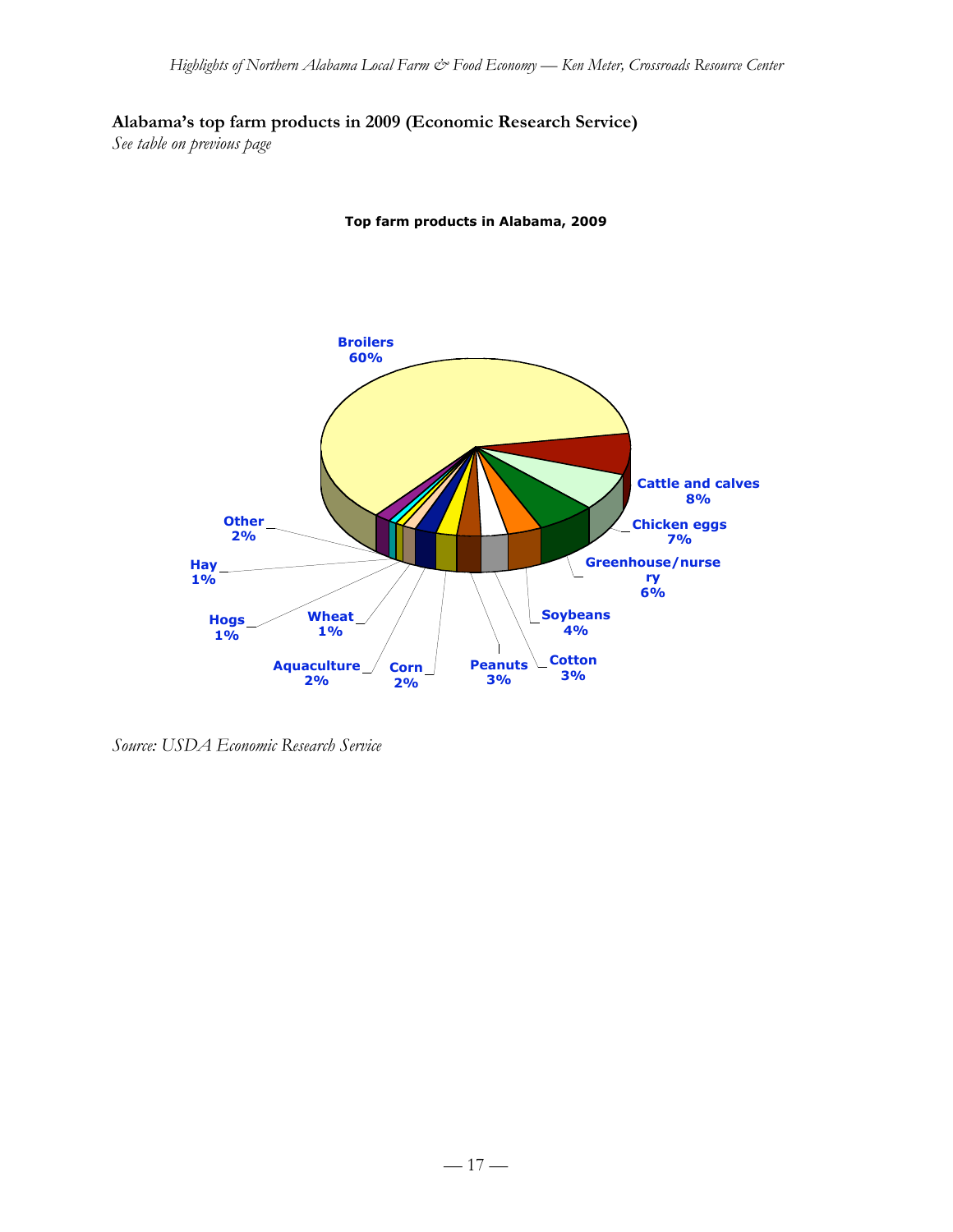# **Balance of Cash Receipts and Production Costs (BEA):**

North Alabama farmers sell \$1.710 billion of food commodities per year (1988-2009 average), spending \$1.444 billion to raise them, for an average gain of \$267 million each year. *Note that these sales figures compiled by the BEA may differ from cash receipts recorded by the USDA Agriculture Census (above).*

Overall, farm producers earned \$5.6 billion more producing crops and livestock than they spent to produce these commodities from 1988 to 2009, making a strong contribution to the regional economy. However, the farm production balance (cash receipts less production expenses) fell \$500 million from 2004 to 2009. Moreover, 54% of the region's farms reported a net loss in 2007 (Ag Census). North Alabama farmers earned \$82 million less by selling commodities in 2009 than they earned in 1969 (in 2009 dollars).

Farmers and ranchers earn another \$126 million per year of farm-related income — primarily custom work, and rental income (21-year average for 1988-2009). Federal farm support payments are relatively small, averaging \$52 million per year for the entire region for the same years.

# **The region's consumers:**

*See also information covering low-income food consumption and food-related health conditions, page 18-19 above.* North Alabama consumers spend \$2.4 billion buying food each year, including \$1.4 billion for home use. Most of this food (\$2.2 billion) is sourced outside the region. Only \$2.2 million of food products (0.1% of farm cash receipts and 0.1% of North Alabama consumer market) are sold by farmers directly to consumers.

Estimated change in net assets (that is, assets minus liabilities) for all region households combined was a loss of \$1.4 billion in 2009 alone (BLS). This places additional pressure on North Alabama consumers trying to buy food.

# **Farm and food economy summary:**

Farmers gain \$267 million each year producing food commodities. Yet farmers spend \$733 million buying inputs sourced outside of the region, which drains financial resources from North Alabama. Totaling farmers' gains and the region's losses, the region loses \$466 million per year.

Meanwhile, consumers spend \$2.2 billion buying food sourced outside the region. Thus, total loss to the region is \$2.6 billion of potential wealth *each year*. This loss amounts to more than the value of all food commodities raised in the region.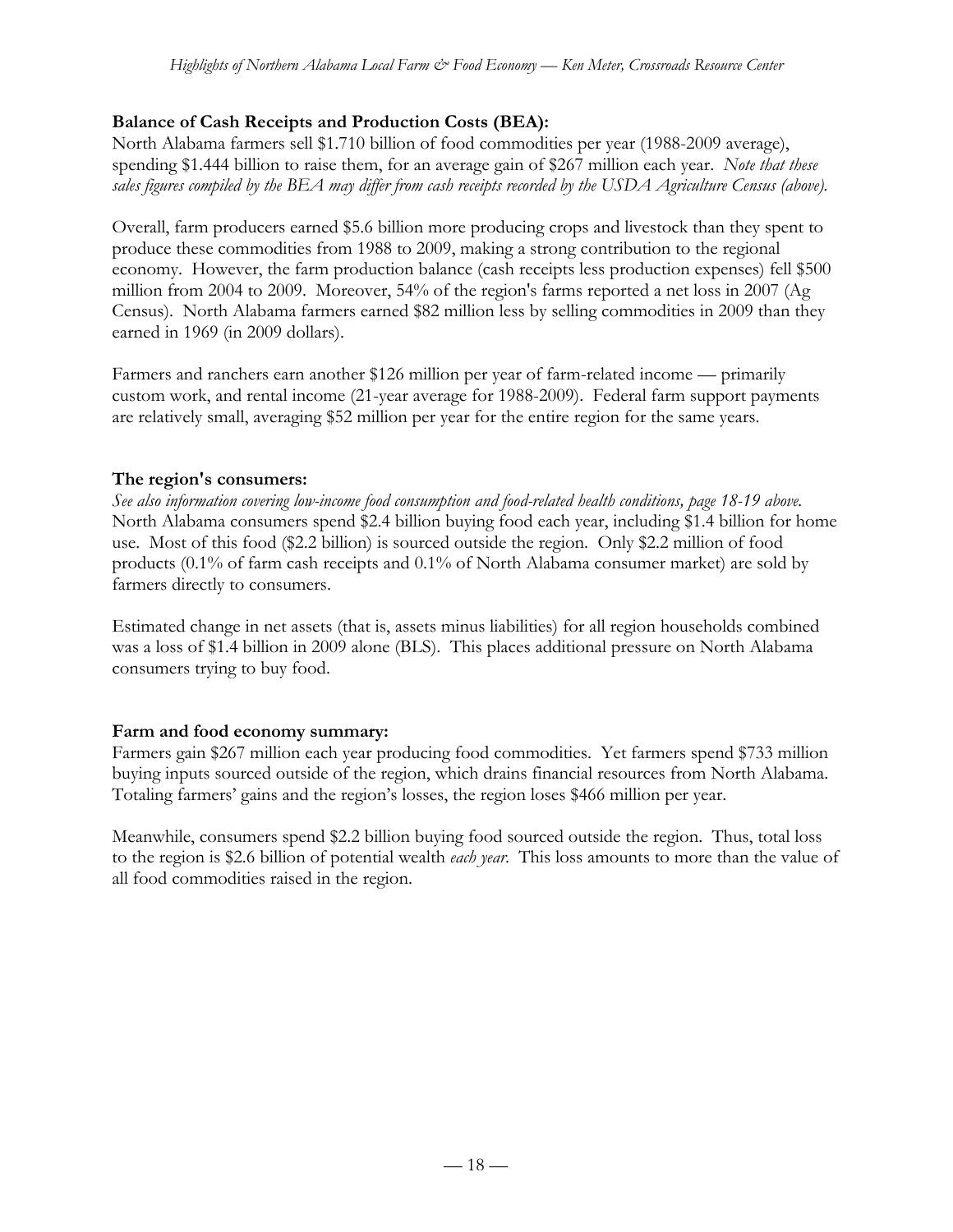#### **North Alabama: markets for food eaten at home (2009):**

North Alabama residents purchase \$2.4 billion of food each year, including \$1.4 billion to eat at home. Home purchases break down in the following way:

|                                     | millions |
|-------------------------------------|----------|
| Meats, poultry, fish, and eggs      | \$ 341   |
| Fruits & vegetables                 | 239      |
| Cereals and bakery products         | 151      |
| Dairy products                      | 193      |
| "Other," incl. Sweets, fats, & oils | 508      |

If North Alabama residents purchased 15% of their food for home use directly from North Alabama farmers, this would generate \$214 million of new income for the region's farmers.

#### **Birmingham Metro Area: markets for food eaten at home (2009):**

Metro Birmingham residents purchase \$2.7 billion of food each year, including \$1.6 billion to eat at home. Home purchases break down in the following way:

|                                     | millions |
|-------------------------------------|----------|
| Meats, poultry, fish, and eggs      | \$375    |
| Fruits & vegetables                 | 263      |
| Cereals and bakery products         | 166      |
| Dairy products                      | 212      |
| "Other," incl. Sweets, fats, & oils | 559      |

#### **Montgomery Metro Area: markets for food eaten at home (2009):**

Metro Montgomery residents purchase \$871 million of food each year, including \$510 million to eat at home. Home purchases break down in the following way:

|                                     | millions |
|-------------------------------------|----------|
| Meats, poultry, fish, and eggs      | \$122    |
| Fruits & vegetables                 | 85       |
| Cereals and bakery products         | 54       |
| Dairy products                      | 69       |
| "Other," incl. Sweets, fats, & oils | 181      |

#### **Alabama: markets for food eaten at home (2009):**

State residents purchase \$11 billion of food each year, including \$6.5 billion to eat at home. Home purchases break down in the following way:

|                                     | billions |
|-------------------------------------|----------|
| Meats, poultry, fish, and eggs      | \$1.5    |
| Fruits & vegetables                 | 11       |
| Cereals and bakery products         | 0.7      |
| Dairy products                      | 0.8      |
| "Other," incl. Sweets, fats, & oils | 23       |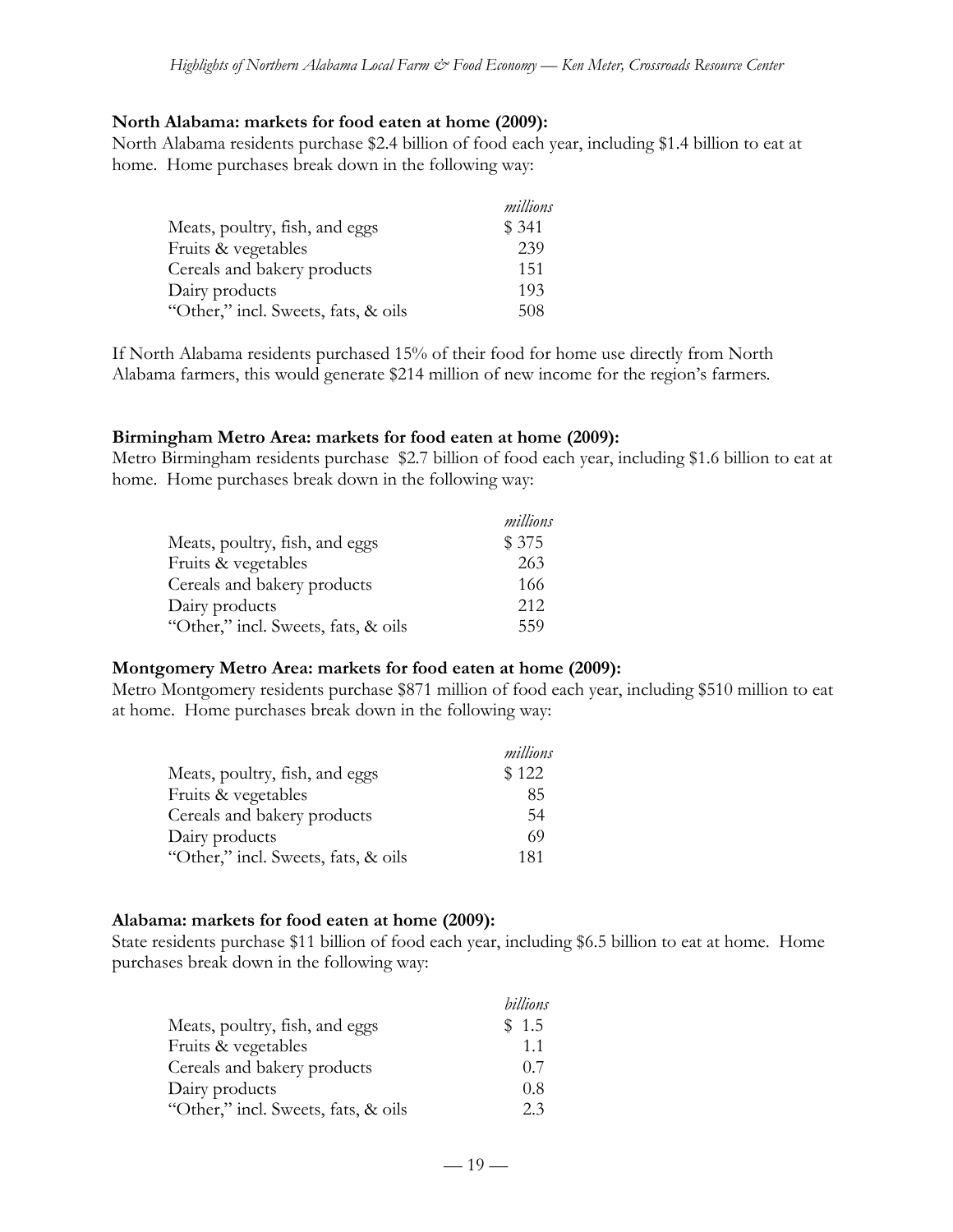*If Alabama residents purchased 15% of their food for home use directly from Alabama farmers, this would generate \$980 million of new income for the state's farmers."*

#### **Personal Income in North Alabama (2009)**

#### **North Alabama (Bureau of Economic Analysis, 2009)**

The region's one million residents receive \$34 billion of income annually. Although income from manufacturing has fallen over the past nine years, personal income still tripled from 1969 – 2009, after dollars were adjusted for inflation. The largest source of personal income is transfer payments (from government programs such as pensions), which account for \$7 billion of personal income *[see below]*. Government jobs rank second, accounting for \$6 billion. Capital income (from interest, rent or dividends) brings in \$5.4 billion of personal income. Manufacturing jobs produce \$4.8 billion of personal income, and retail jobs rank fifth, with \$1.6 billion. Note that income from public sources makes up more than one-third of all personal income in the region.

Income earned from transfer payments includes \$2.7 billion of retirement and disability insurance benefits; \$2.7 billion of medical benefits; \$662 million of income maintenance benefits; \$247 million of unemployment insurance; and \$245 million of veteran's benefits.

Government income includes \$2.6 billion of income earned by federal workers; \$639 million by state government workers, and \$2.6 billion earned by local government staff. Military personnel earn \$451 million of personal income.

Although population has increased 57% since 1969, there has been only limited public planning to assure a secure and stable food supply.

#### **Issues affecting low-income residents of North Alabama:**

Over 319,000 residents (33%) earn less than 185% of federal poverty guidelines. At this level of income, children qualify for free or reduced-price lunch at school. These lower-income residents spend \$645 million each year buying food, including \$75 million of SNAP benefits (formerly known as food stamps) and additional millions in WIC coupons. The region's 17,133 farmers receive an annual combined total of \$59 million in subsidies (41-year average, 1969-2009), mostly to raise crops such as cotton, corn or soybeans that are sold as commodities, not to feed North Alabama residents. *Data from Federal Census American Community Survey covering the years 2005-2009, Bureau of Labor Statistics, & Bureau of Economic Analysis.*

9% percent of the region's households (nearly 83,000 residents) earn less than \$10,000 per year. *Source: Federal Census American Community Survey covering the years 2005-2009.*

20% of all adults aged 18-64 in Alabama carry no health insurance as of 2010. *Source: Centers for Disease Control.*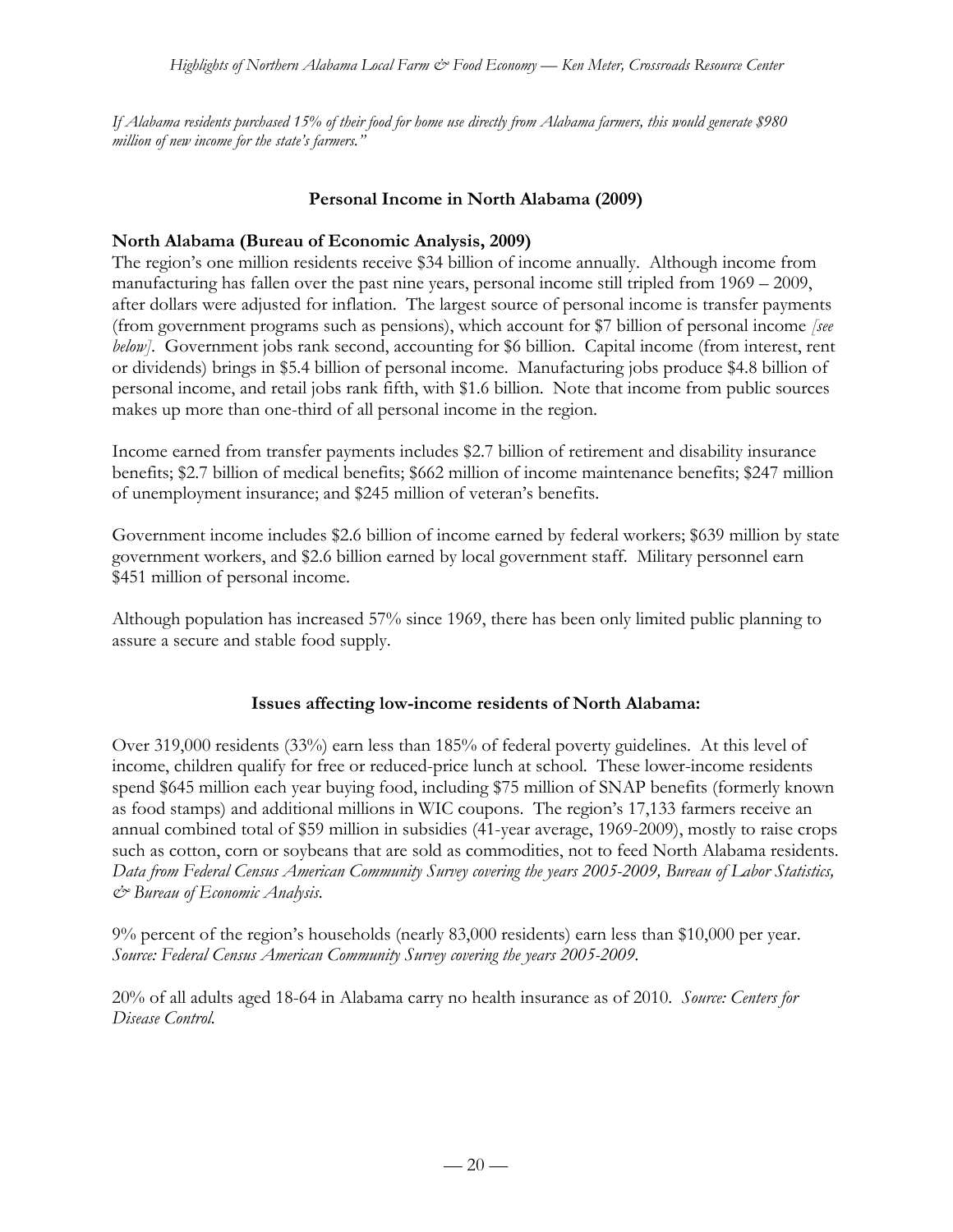### **Food-related health conditions:**

20% of Alabama residents reported in 2009 that they eat five or more servings of fruit or vegetables each day. 80% do not. This is a key indicator of health, since proper fruit and vegetable consumption has been connected to better health outcomes. *Source: Centers for Disease Control.*

41% of Alabama adults reported in 2009 they have at least 30 minutes of moderate physical activity five or more days per week, or vigorous physical activity for 20 or more minutes three or more days per week. *Source: Centers for Disease Control.*

As of 2010, 13% of Alabama residents have been diagnosed with diabetes. *Source: Centers for Disease Control.* Medical costs for treating diabetes and related conditions in North Alabama are estimated at \$594 million per year. Costs for the state of Alabama as a whole total \$4.7 billion. *Source: American Diabetes Association cost calculator.*

70% of Alabama residents were overweight in 2010. 37% of state residents weighed more than the recommended weight, while 33% were obese. *Source: Centers for Disease Control.* Twenty years ago, the rate of overweight and obese residents was only 44%. Now, Alabama ranks second in the U.S. for percentage of adults who are obese. *Source: Robert Wood Johnson Foundation (2011).* "F as in Fat: How Obesity Threatens America's Future." http://www.rwjf.org/files/research/tfahfasinfat2011a.pdf